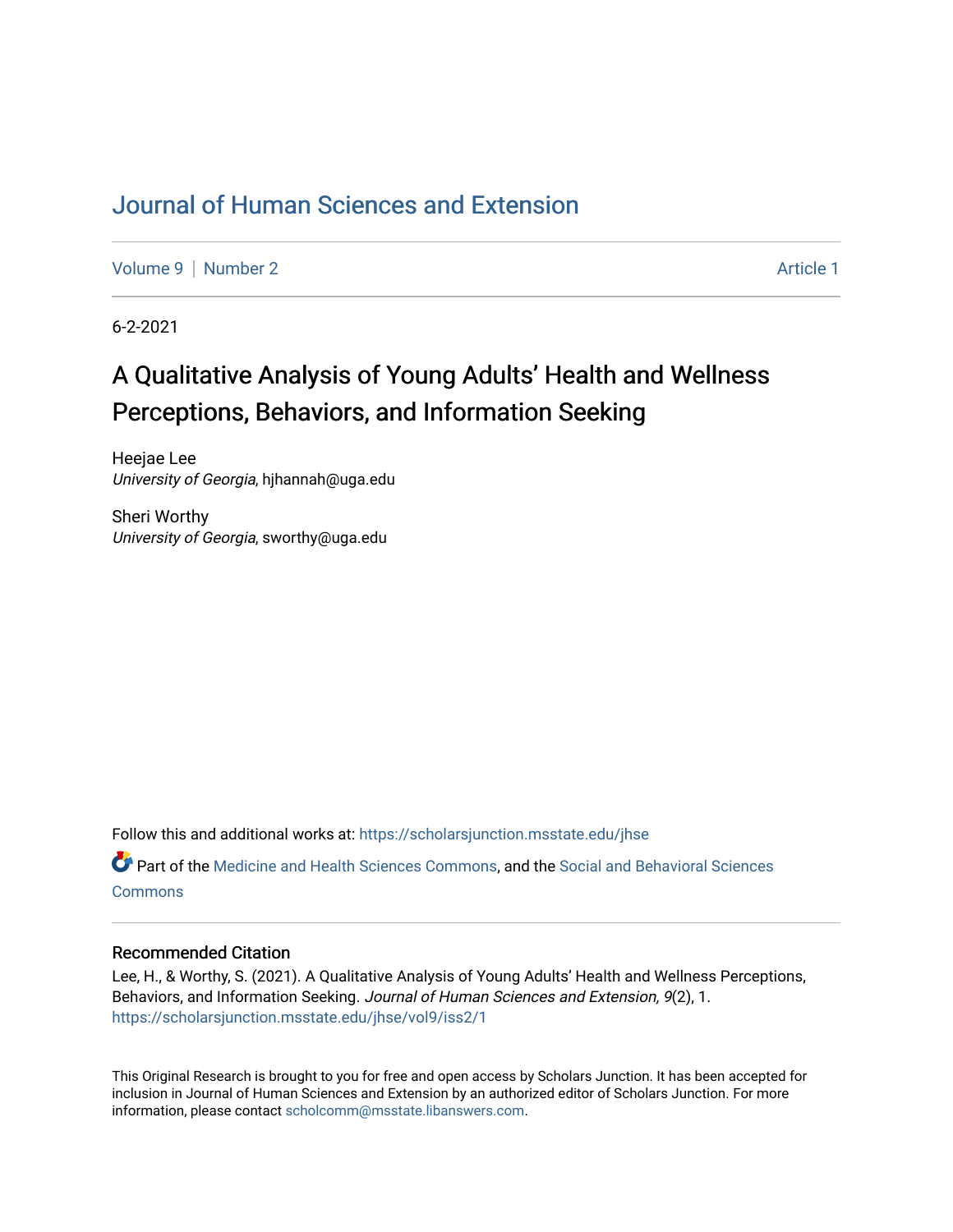## A Qualitative Analysis of Young Adults' Health and Wellness Perceptions, Behaviors, and Information Seeking

#### Acknowledgments

The Samuel A. and Sharon Y. Nickols endowment was used to fund focus group incentives for this research.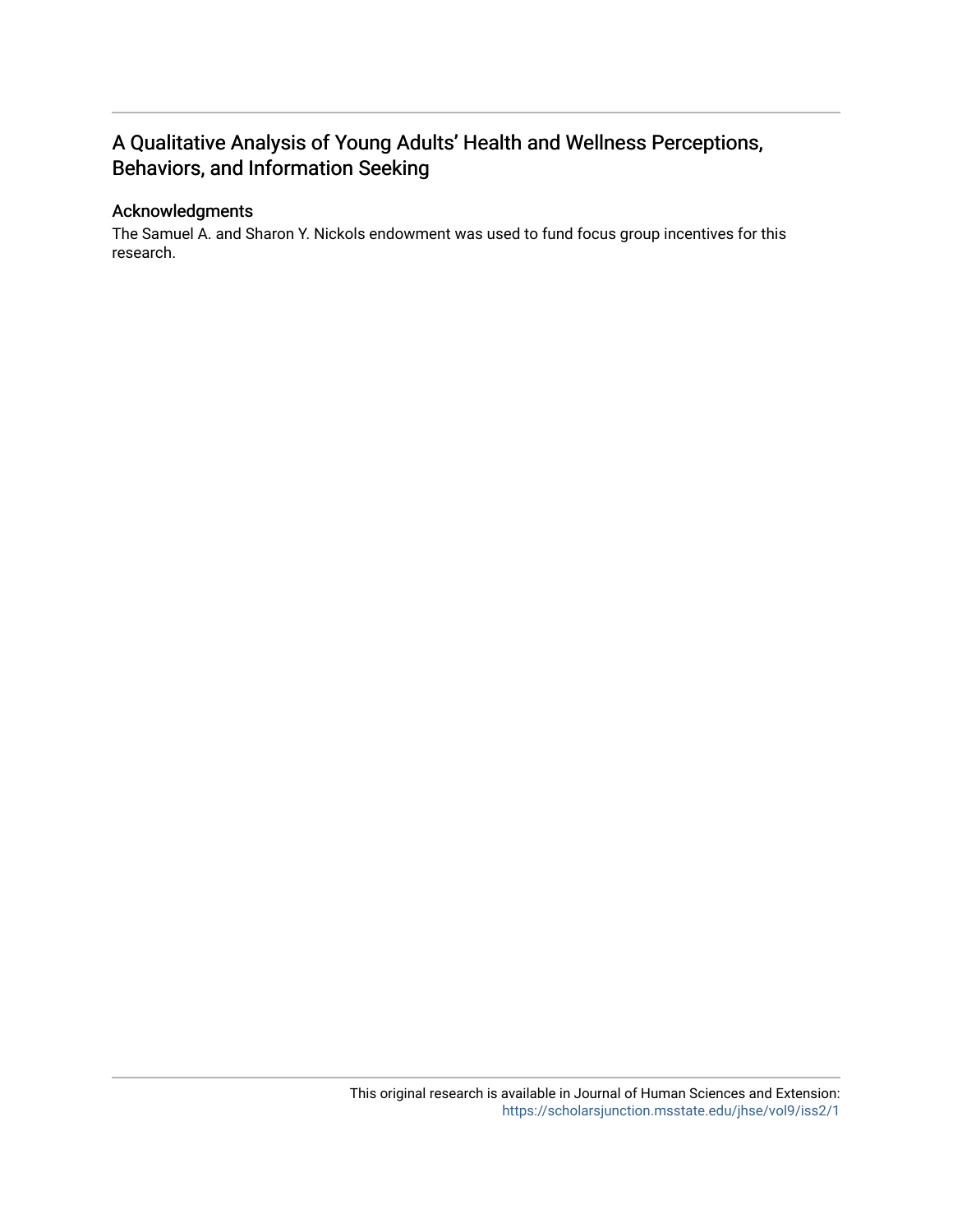# **A Qualitative Analysis of Young Adults' Health and Wellness Perceptions, Behaviors, and Information Seeking**

## **Heejae Lee Sheri Worthy**

*University of Georgia*

*Access to health- and wellness-related resources is unprecedented, and the desire to attain and use that information is high. However, the information is not always accurate, and individuals may be selectively choosing the information they read and follow. Additionally, although Americans have access to more health and wellness information than ever before, rates of obesity, hypertension, and sedentary lifestyles are still high. This study investigated information seeking for health and wellness-related resources by healthy, educated, young adults and their health and wellness perceptions and behaviors. Five focus groups were conducted with 35 young adults to gather information about diet, exercise, sleep, and stress management. The information-seeking skills and skepticism of information were high for this sample. They were more informed and practiced healthier behaviors related to nutrition and exercise than expected. However, they were less knowledgeable about good sleep hygiene and had varying sleep behaviors. The stress management techniques employed were a balance of healthy and unhealthy behaviors. This study's findings imply that it would be useful for family and consumer sciences educators and Extension professionals to add educational programming about good sleep hygiene and stress management techniques in addition to nutritional and healthy activity education.* 

*Keywords:* health behaviors, wellness perceptions, information seeking, young adults

## **Introduction**

Family and Consumer Sciences (FCS) professionals are tasked with educating people on various topics related to health and wellness, as this is a core component of the discipline's body of knowledge (Nickols et al., 2009). Misinformation and misunderstandings related to health and wellness information are common, as is failure on the part of consumers to incorporate knowledge into behavior. Extension professionals and FCS educators have frequent opportunities to provide legitimate, evidence-based educational content and would benefit by understanding what perceptions young adults currently have related to health and wellness information, the behaviors in which they are engaging, and where they are getting their health and wellness-related information.

Direct correspondence to Sheri Worthy at sworthy@uga.edu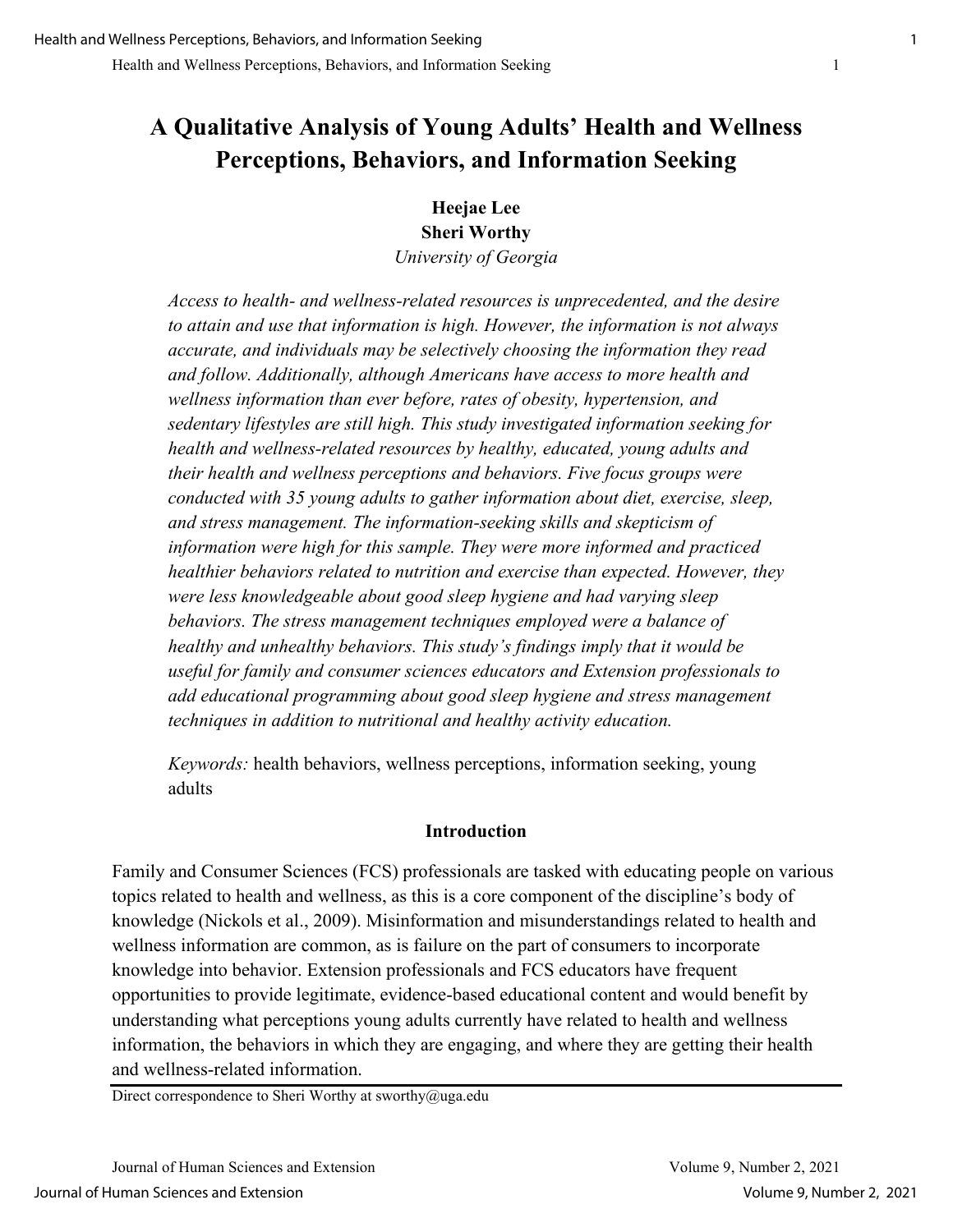Health and Wellness Perceptions, Behaviors, and Information Seeking 2

The internet has allowed consumers quick and easy access to an unprecedented amount of information at low or no cost. One of the areas that has received much attention is health and wellness (Chapman et al., 2010). Some reputable health promotions and interventions provide quality health-related information to the public, but unfortunately, not all information available to consumers is legitimate, nor is it always based in science. Information found on the internet may have an inherent bias, with intentions to sell a product or misleading for some other reason (Cline & Haynes, 2001). Research also shows that most consumers do not question the quality of online health information and use evaluation criteria not recognized by existing web quality guidelines (Diviana et al., 2016). According to Longo et al. (2010), patients often prioritize the accessibility and comprehensibility of information over accuracy or validity. This highlights the need for qualitative research investigating why consumers would choose possibly inaccurate information over legitimate resources.

An increasing number of consumers prioritize the attempt to improve, maintain, and control their health status and overall wellness (Longo et al., 2012; Zhang, 2012). These newly emerging consumer trends in health and wellness show that people are putting in the time, money, and effort to make well-informed decisions about medications, illnesses, health conditions, and healthcare services.

This research investigates whether educated young adults are concerned with health and wellness and if they behave in ways that illustrate this concern. The health and wellness perceptions, behaviors, and information seeking of healthy, educated, young adults were explored through focus group discussions. In these discussions, participants described their health and wellness perceptions and behaviors, and how they determined what information they would use to inform these behaviors. To the authors' knowledge, this is the first qualitative study to investigate health and wellness perceptions, behaviors, and information-seeking patterns in young adults. If consumers are indeed more concerned with health and wellness and are changing their behaviors based on the information they seek out, it is important to make sure these consumers are getting accurate information.

#### **Review of Literature**

#### **Information Search and Information-Seeking Behavior**

Research by Longo et al. (2010) provides support for the complexity of health informationseeking behavior. Consumers do not take a linear approach toward behavioral change; instead, they make decisions based on their current health needs and the already acquired information. On a daily basis, consumers actively seek or passively receive information regarding diet, lifestyle, and exercise routines (Longo et al., 2010). Once consumers identify a source credible enough for their individual needs, they add the newly acquired knowledge to the already existing web of information. Some parts are filtered out, but the information determined to be significant or relevant is retained.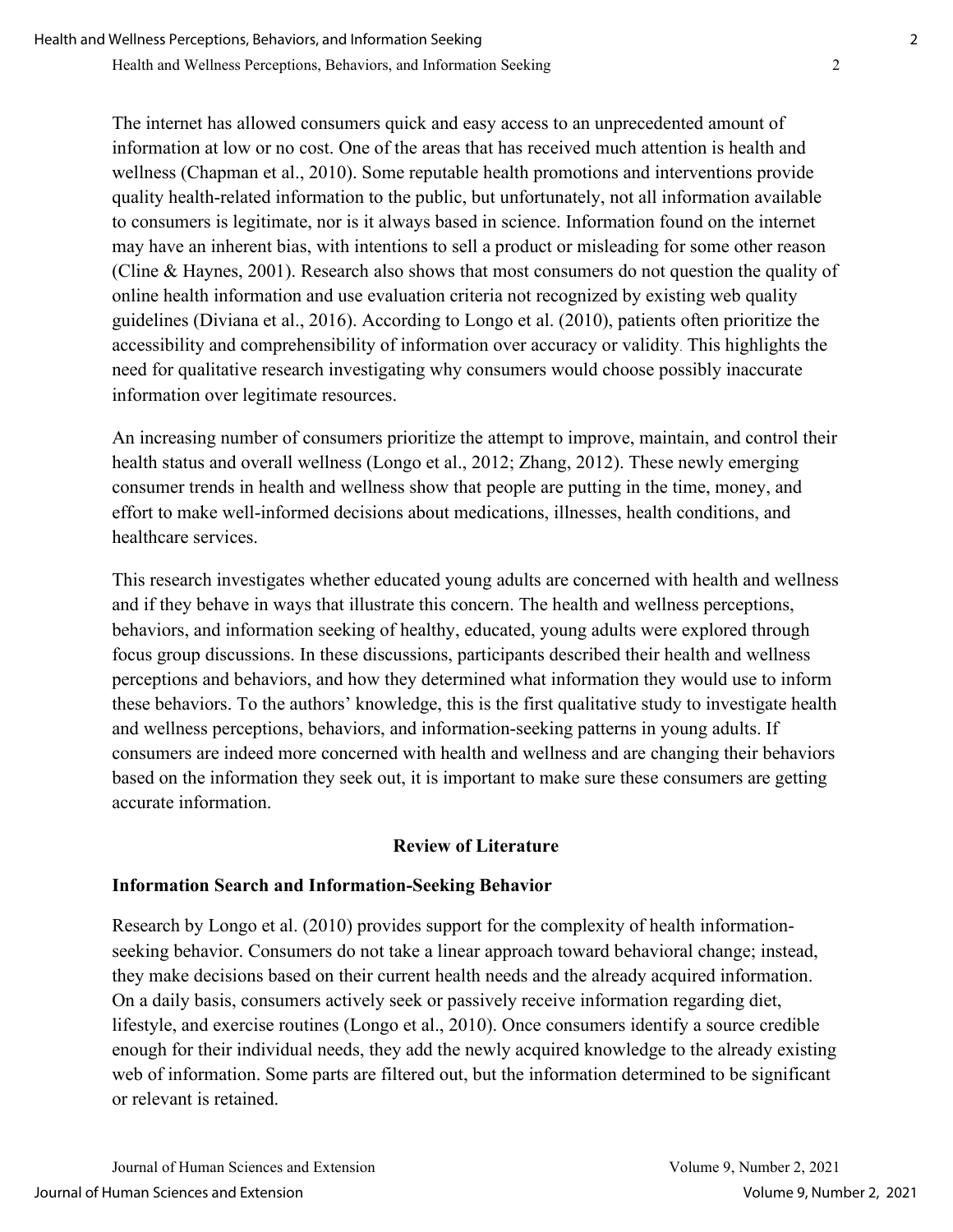McKenzie's (2003) research-based, socially-conceptualized continuum further explains such information-seeking behavior: the willingness to actively search for new information varies from creating a list of questions to merely getting advice. Many consumers utilize traditional sources such as consultations with healthcare professionals and medical publications as well as social networking sites (Zhang, 2012). For example, eHealth portals have recently gained popularity due to their comparatively low cost and high degree of personalization (Chapman et al., 2010), and they are being used by all age groups (Ybarra & Suman, 2008).

Seeking health information online can be both empowering and disempowering for consumers, according to Korp (2005). Consumers have instant access to advanced information, and they can access this information anonymously and conveniently. Online access to health information can be disempowering to consumers because it widens the gap between "information rich" and "information poor" users, which may increase anxiety and ultimately result in poorer health (Korp, 2005).

Consumers obtain health-related information from various sources throughout their lives, such as healthcare professionals, word of mouth, wellness programs, seminars, and digital or print media (Longo et al., 2010). Another commonly identified source is general health education in primary and secondary schools; however, many general health classes do not follow national standards or are not prioritized by school district (Birch et al., 2015). If taught according to national standards, these courses would promote both academic success and health awareness.

Hospitals and healthcare services have increasingly adopted social media for communication purposes (Costa-Sánchez & Míguez-González, 2018). The legitimacy of health information available to consumers varies, but patients prioritize the accessibility and comprehensibility of the information over accuracy or validity (Longo et al., 2010). Those with higher health literacy can better filter and discern a resource's validity or the information than those with poor health literacy (Longo et al., 2010). As previous studies have demonstrated, however, some users lack the skills to confidently evaluate online health information legitimacy yet continue to attribute validity to the information (Klawitter & Hargittai, 2018).

## **Perceptions of Health**

Consumers acquire relevant knowledge and form their perception of health through general education, professional advice, and personal experiences (Brooks & Moore, 2016; McKenzie, 2003). A commonly used method to assess people's opinions about health is to ask the respondents themselves. Self-rated health measures take a holistic, ecological approach by incorporating feelings and attitudes toward health and life to broaden the concept of health, instead of merely considering health from a deficit approach (Ahlborg et al., 2017). It also encompasses the level of health literacy (Inuzuka et al., 2018) and can provide a bigger picture of the respondents' opinion and definition of health (Idler & Benyamini, 1997).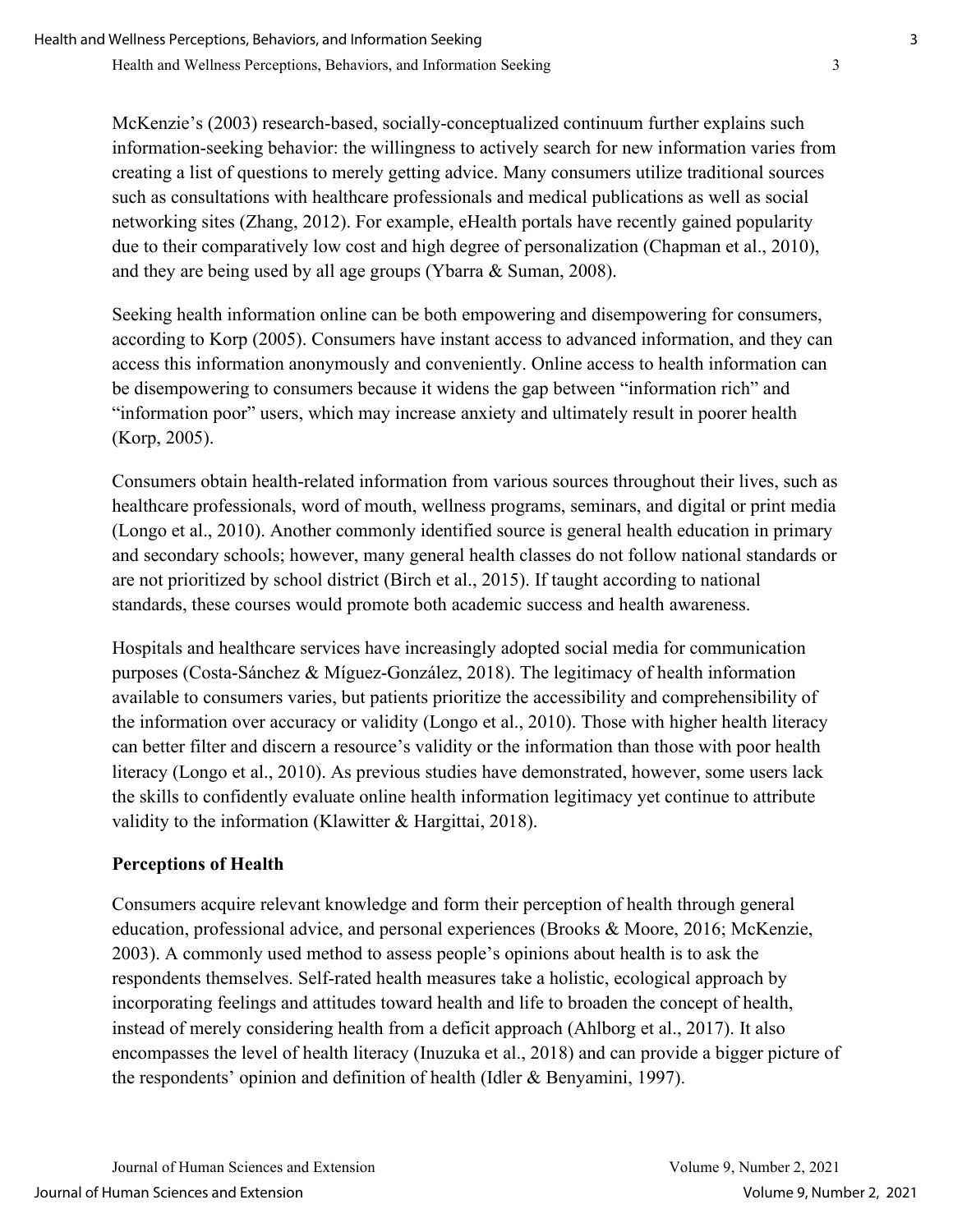Health and Wellness Perceptions, Behaviors, and Information Seeking 4

According to the Centers for Disease Control and Prevention, most Americans perceive their overall health to be in relatively good condition, with only 11.9% of respondents rating their health as fair or poor (National Center for Health Statistics [NCHS], 2018). Unfortunately, Americans are not, in fact, as healthy as they think. The leading causes of death in 2015 and 2016 were heart disease, malignant neoplasms (cancer), and chronic lower respiratory diseases, disregarding accidents (Raghupathi & Raghupathi, 2018). According to recent research, COVID-19 has become the third leading cause of death in the U.S. (Zhou & Stix, 2020). It is more prevalent among those with medical conditions such as obesity, diabetes, heart disease, severe asthma, or compromised immune systems (Williamson et al., 2020). The prevalence of obesity, hypertension, and sedentary lifestyle actively contribute to the country's growing health problems (Raghupathi & Raghupathi, 2018), but many remain oblivious or negligent.

There has been an increased number of mental health-related issues and illnesses in America, especially among young adults and college students (Flatt, 2013). According to the National Institute on Mental Health (NIH, 2019), in 2017, young adults aged 18-25 years had the highest prevalence of any mental illness (AMI; 25.8%) compared to adults aged 26-49 years (22.2%) and aged 50 and older (13.8%). NIH defines AMI as a "mental, behavioral, or emotional disorder. AMI can vary in impact, ranging from no impairment to mild, moderate, and even severe impairment" (NIH, 2019, Definitions section).

Self-reported anxiety and depression have increased since April 2020, especially in younger people, women, the less educated, and some racial minority groups (NCHS, 2020). Although more students are seeking help (Flatt, 2013), discussion of mental health is still stigmatized among African Americans (Brooks & Moore, 2016) and Asian American (Na et al., 2016) communities. Due to poor mental health literacy in these demographics, many patients do not consider mental health a crucial part of overall health and wellness and refrain from actively seeking out the help they need (Na et al., 2016).

## **Theoretical Framework**

The human eco-system theory was the theoretical basis for this research. This theory asserts that the individual is part of a system, interdependent within its natural physical-biological, humanbuilt, and sociocultural environment (Nickols, 2003). Human eco-system theory is synergistic and integrative, making it useful for studying various family and consumer issues (Nickols, 2001). This theory expands on human ecology theory, which focuses on humans as they interact with their environment as biological organisms and social beings (Bubolz & Sontag, 1993). Many interrelated systems are also at play related to health and wellness. For instance, Taylor (2018) recently suggested four "unmedicated" pillars of health, illustrating emotional, spiritual, physical, and social wellness to advocate natural wellness and anti-medication reliance. *Eight Dimensions of Wellness* used by the Substance Abuse and Mental Health Services Administration (SAMHSA, n.d.) and many others include additional aspects such as environmental, financial, intellectual, and occupational. As the research and popular press on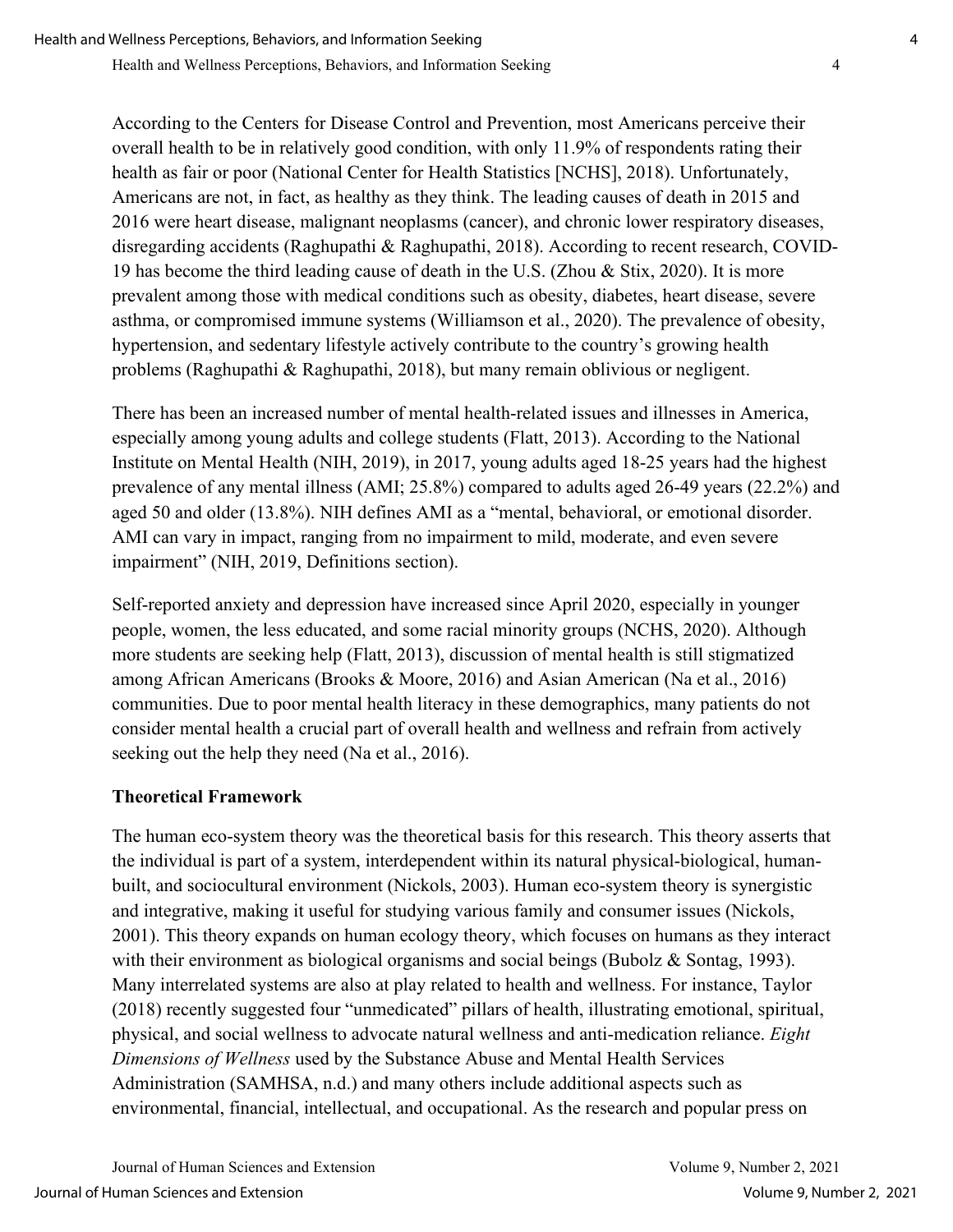overall health and wellness become more specific and subdivided, the landscape of health and wellness continues to grow. The human eco-system theory encompasses many holistic recommendations, such as how one's environment or financial health can affect physical health. For this study, researchers focused on the physical, environmental, social, mental, and spiritual aspects of health and wellness.

## **Research Questions**

To determine whether increasing health issues result from inaccurate or incomplete healthrelated information, it is important to assess how and where people get their health-related information, how they perceive that information, and whether that information is related to their behavior. Because an average American exhibits considerable difference between their selfperceived health and actual health, investigating a population with smaller difference (i.e., those with better actual health) would provide deeper insights into consumer self-perception and cognitive dissonance related to health and wellness. As a starting point, this study focused on a population of educated, healthy, young adults. The authors hypothesized that this population is less likely to have serious health problems compared to others due to higher education levels, more accessible healthcare and health-related information, and younger ages.

The purpose of this research was to determine where educated, healthy, young adults acquire health and wellness-related information, examine how they perceive their health and wellness, and investigate whether they engage in healthy behaviors or perceive that they do. Based on the review of existing literature, these research questions formed the foundation of this study:

- 1. How do educated, healthy, young adults acquire health-related information?
- 2. What are the perceptions of health and wellness among educated, healthy, young adults?
- 3. In what kinds of health and wellness-related behaviors do educated, healthy, young adults engage?

## **Methods**

## **Study and Sample**

The researchers took a qualitative approach for an in-depth exploration of healthy, young adults' opinions related to health and wellness, focusing on the socially constructed nature of reality. Before proceeding, the Institutional Review Board approved the study. The sample included students at a large public university in the Southeastern U.S. Participants were required to be healthy, educated, young adults. This was defined as being a currently enrolled college student, a nonsmoker, a regular exerciser, having a healthy body mass index (BMI) score (between 18.5 and 24.9), and aged 18 to 25 years old. During the first recruitment phase, we posted flyers illustrating the purpose of the study, qualifications, and incentives around populated areas of the university campus, such as student centers and residence halls. In the second recruitment phase,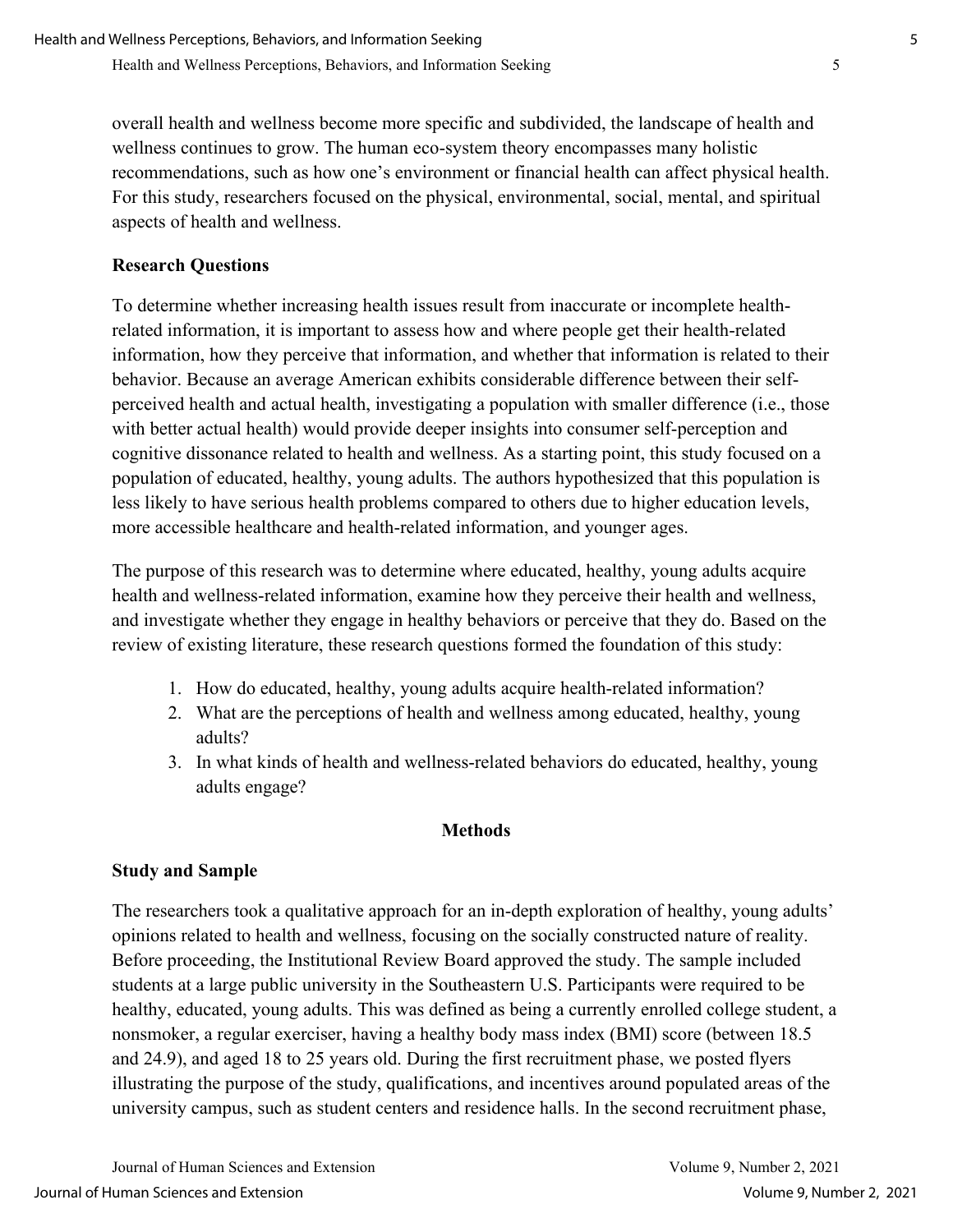academic advisors sent emails with the flyer attached to the general student body. Interested participants voluntarily filled out an online consent form and an anonymous online pre-screening questionnaire on Qualtrics that assessed their participation eligibility. Responses that did not meet the criteria were immediately deleted, yielding a total of 88 pre-screened responses.

Thirty-four students participated in focus group discussions. Because some students were double majors, 38 different majors from nine Colleges and Schools across the campus were represented. Among these majors, not many (13.2%) were directly related to health; however, a majority of majors (73.7%) seemed to have relevance with a broad definition of consumer wellness, concerning various "pillars." Popular majors represented in this sample included Animal Science, Environmental Economics and Management, and Nutritional Sciences. The demographic breakdown of participants included 11 men and 23 women; 17 were White, 10 were Asian, 3 were Black/African American, 3 were of mixed race, and 1 identified as other. Nine freshmen, 4 sophomores, 8 juniors, 11 seniors, and 2 graduate students comprised the sample.

## **Procedures**

Five focus group sessions, each with four to nine students, took place over two weeks in February 2019. Researchers emailed qualified participants a link to sign up for a 90-minute-long focus group session at their preferred time. At the focus group discussion, subjects read and signed an informed consent form and completed a brief survey about their demographics, health information, and perception of personal well-being. Focus group sessions were audio-recorded while participants discussed various health and wellness-related topics. Participation was voluntary, as participants did not have to answer all questions if they were uncomfortable. Student participants were asked to make a name card with a pseudonym if desired to protect their anonymity. Students who participated in the entire focus group were given a \$25 gift card.

The researchers came from different educational, age, and ethnic backgrounds. Both researchers were present at the focus group meetings and actively took notes. One researcher, who had prior focus group experience, facilitated the discussion by asking the questions in Table 1. The second researcher transcribed the notes after the focus group discussions concluded.

## *Table 1. Focus Group Questions*

- 1. Would you consider yourself a healthy eater? What does this mean?
- 2. Do you take any dietary supplements?
- 3. Do you pay attention to ingredients in food/nutrition labels? What specifically?
- 4. Do you have a regular exercise routine? What does it consist of?
- 5. Do you get enough sleep? What does this mean to you?
- 6. How do you manage stress?
- 7. Do you know what mindfulness is, and do you practice it?
- 8. What does a healthy social support system look like to you?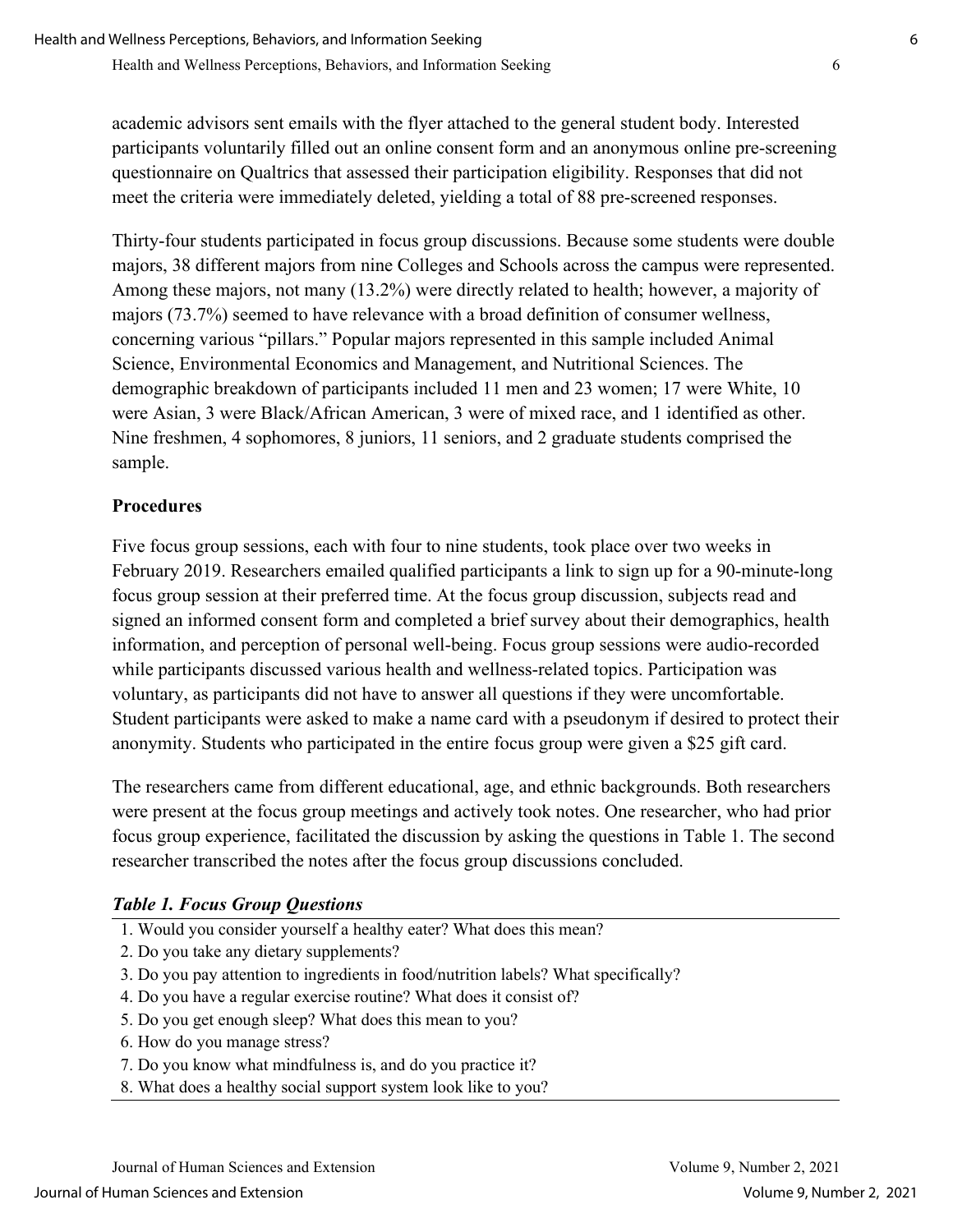#### **Measures**

The pre-focus group survey included two quantitative measures of health and wellness. Participants indicated overall self-rated health on a scale of 1 to 10, with 1 being extremely poor and 10 being extremely healthy. Another question was a modified version of Cantril's Ladder, a question designed to examine overall perception of life satisfaction (Levin & Currie, 2014). Participants viewed a picture of a ladder and were asked to imagine the top of the ladder as the best possible life (6) and the bottom as the worst (1). They then indicated where on the ladder they felt they were standing at present.

#### **Analytical Strategy**

The lead researcher manually created a Microsoft Word transcription of the notes taken during the sessions. Both researchers conducted qualitative analysis on the transcriptions of the audio recordings of the sessions using best practices suggested by DeVaney et al. (2018) and Lee (2014). We used Excel for coding the data. We then identified potential themes of health and wellness-related information source, perception, and behavior from the transcriptions and manually identified and coded them. Each researcher analyzed the data separately and identified themes. The researchers then compared their analyses and agreed on themes establishing interrater reliability, but it was not numerically calculated. Collecting the information from five different focus groups of varying sizes, held at different times of day, in different locations, and with students with varying demographics ensured trustworthiness and triangulation of the data. To achieve validity, participants were asked to read the analyses and provide feedback on the researchers' interpretations.

#### **Results**

#### **Perceptions of Health and Wellness**

The healthy, young adult participants in this study had higher perceptions of their health and wellness than the mid-point of the scales used for the quantitative measures of health and wellness. Overall self-rated health scores ranged from 5 to 10, with a mean of 7.74. The modified Cantril's Ladder responses ranged from 3 to 6, with a mean of 4.39.

To further address the research question related to perceptions of health and wellness and to address the research questions related to health and wellness behaviors and health-related information, the researchers identified six themes related to the participants' perceptions of health and wellness: 1) balance and moderation, 2) emphasizing healthy while reducing unhealthy, 3) mindfulness, 4) irregularity due to busy schedules, 5) skepticism, and 6) importance of education. The focus group results discussed below are based on these themes. All names are the pseudonyms chosen by the participants. Some direct quotes were cross-referenced in more than one theme.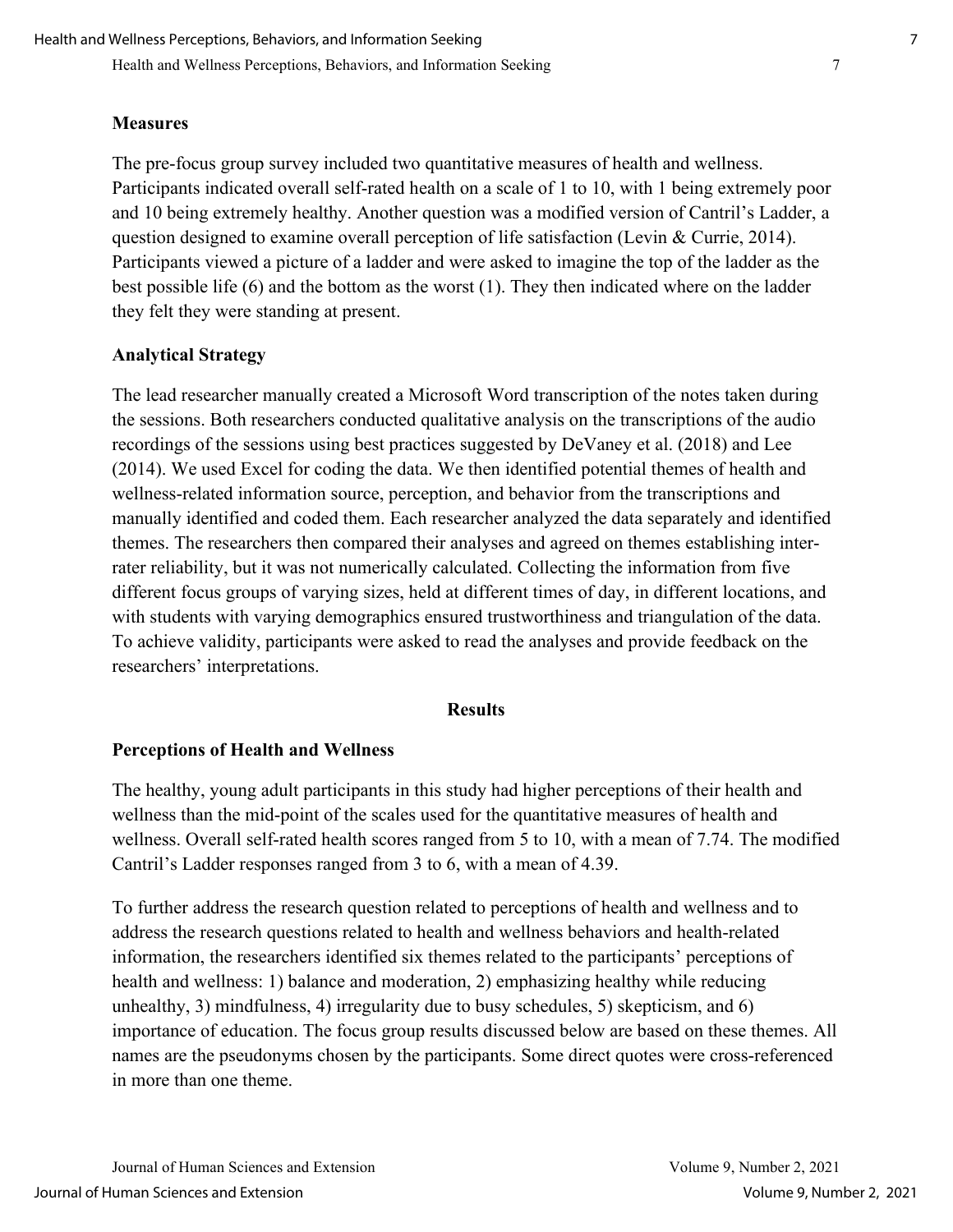#### **Balance and Moderation**

Although definitions of healthy eating varied among the participants, many considered regular, balanced meals consumed in moderation as healthy. Dominic described a healthy diet as "a balanced meal – not just all vegetables, not just all protein – but a good moderation, just a mix." Rachel shared a similar observation, "[Healthy eating] is eating in moderation and getting balance from all the food groups. … I think of salad or something, but it's not healthy to eat salad like every day." When looking at nutrition labels, participants paid attention to calories and serving sizes as they compared the written values to the daily-suggested limit as Ryan observed, "I usually try not to go above the serving size. I try to stay under it."

Many participants had regular gym time built into their weekly schedule and a balanced workout routine, including different types of exercise and working on different parts of the body. Some incorporated alternative methods such as receiving personal or intensive training, participating in team sports, or using mobile applications or an online program. Two male participants had unbalanced exercise routines as they had incorporated limited cardiovascular exercise paired with more than sufficient strength training.

The daily habits of participants showed some balance. A majority of the students consciously included more walking into their day by avoiding taking the bus around campus or walking to and from home. However, some did not consider walking as part of their exercise and underestimated their moderate-intensity exercise amount in the survey. For example, Sam shared, "I walk everywhere, but I don't count it as exercise." At least some of the participants in this study consciously attempted to get enough sleep in their schedules, such as Ryan, "I try to get seven to eight hours. It helps that I don't have any eight-ams. … I avoid having eight-ams by scheduling" and Chandler, "I do get enough sleep. A lot of people get like three to five hours of sleep before an exam, but I always get at least seven hours."

Some participants prioritized balance in their social life as well. Hannah stated, "I find it important to have a diverse range of people that I interact with … it just helps me open up and be a mindful person and constantly, hopefully learning new things, new perspectives. That to me feels healthy." Annie also shared, "It's also really important to have boundaries and not just have one friend or one boyfriend or one person who you expect to meet your every need in life."

## **Emphasizing Healthy while Reducing Unhealthy**

Healthy eating behavior was often characterized by consuming nutrients from fruits, vegetables, and whole grains while controlling or abstaining from certain ingredients or foods, such as soda, sugar, sodium, frozen, fried, or fast foods. FR said, "I eat fruits all the time, veggies all the time." Hannah said, "I eat more vegetables and whole grains." Savannah said, "I normally eat vegetables and try to stay away from fast foods."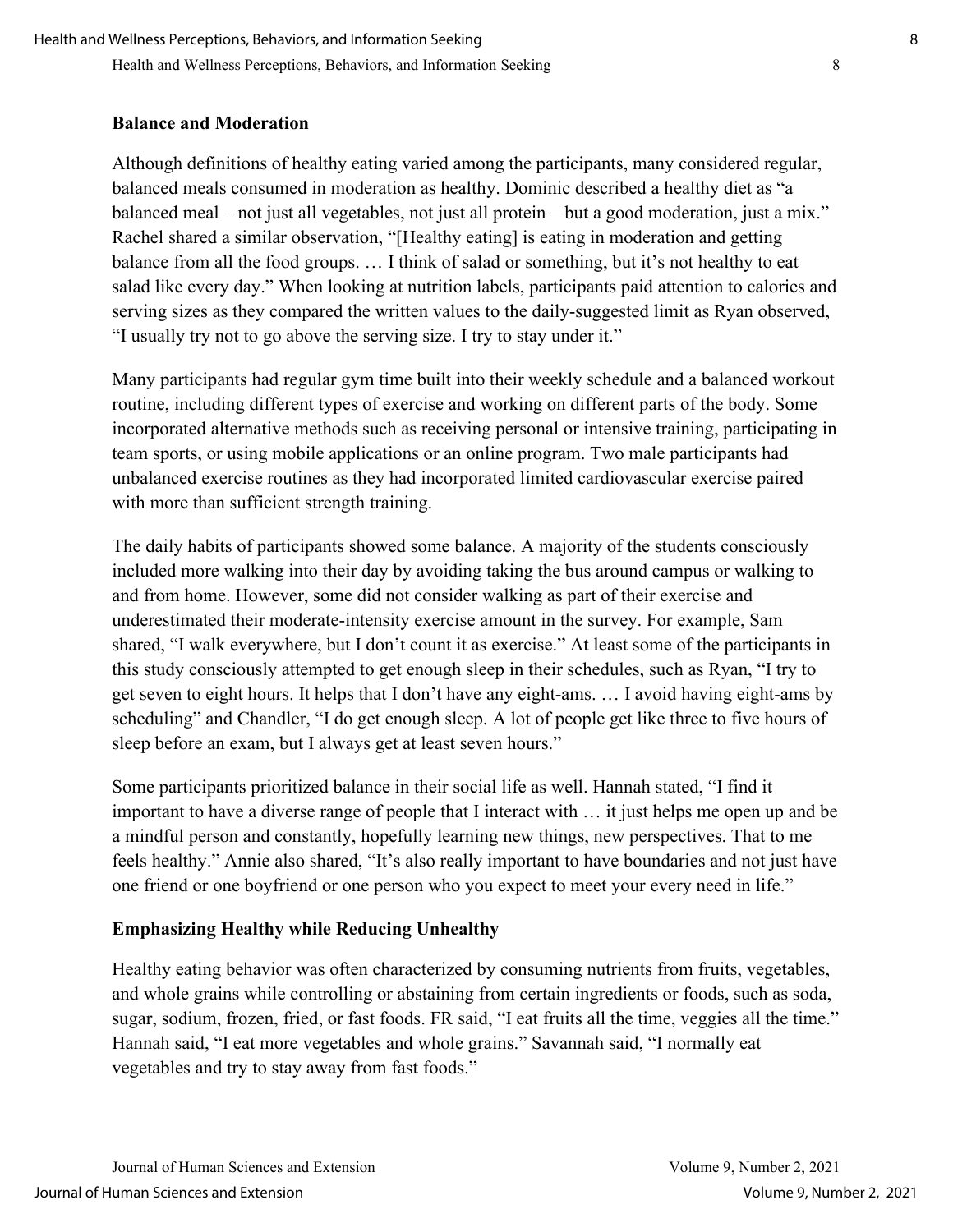Most participants had their own perception and behavior pattern regarding food and nutritional labels. Many of them examined the ingredients list as a whole or at least the first few ingredients and preferred lists with fewer, more simple ingredients. Chandler noted, "I'll take a look at the calories real quick, then sugar, and the first few ingredients because they are the main ones and make up most of the food," and Melissa said, "something with less ingredients, I usually think as better."

Many participants focused on specific ingredients and tried to avoid or minimize ingredients such as sugar, sodium, corn syrup, palm oil, gelatin, or saturated fat. The reasons for avoiding these particular ingredients were based on the individuals' perceptions formed by something they had read or heard recently or developed through growing up in households that emphasized certain values and ingredients.

A few participants also paid attention to toxins and chemicals in nonfood products, like Melissa:

I'll spend extra money on buying products without certain ingredients. There are a few that I … experienced that affect my skin in certain ways, so I try to opt for cruelty-free items, or when I can afford it, vegan items, depending what is in there.

## **Mindfulness**

Participants seemed to practice mindfulness in different areas of life, including eating, sleep, and stress management. Some participants noted they tried to be mindful of how their body was feeling when eating. Molly described healthy eating as "having a healthy relationship with food" and "incorporat[ing] as many things as [one] can to [one's] plate." Sierra said, "Being wellnourished, being mindful of making sure [one is] having enough fruit, vegetables, a balanced diet." She also added, "If [your body] needs a certain amount of calories to keep up with your activity, certain vitamins to keep up with what you do throughout the day." She had a similar opinion about sleep:

Six to seven hours is what I really think I need; eight is great but not really necessary. It's really about being well-rested; if I wake up the next morning and I still feel tired and I can't function, I didn't get enough rest.

When asked about stress management methods, many participants seemed to have positive coping mechanisms. Among the varied answers, exercise, music, talking, and cleaning/organizing were most frequently stated. Blake was unique in his answer but seemed to have a good handle on stress management, "I love outdoors. I go fishing. I live 45 minutes away, so when I go home, I enjoy being in the woods. No screen, no asphalts, no concrete." Mia handled stress in different ways, "I also take a bath, do a face mask, and hang out with friends." Some participants preferred meditation, but there were equal numbers who had not tried it or did not find it appealing. Some focused on eliminating the stressor itself by just completing the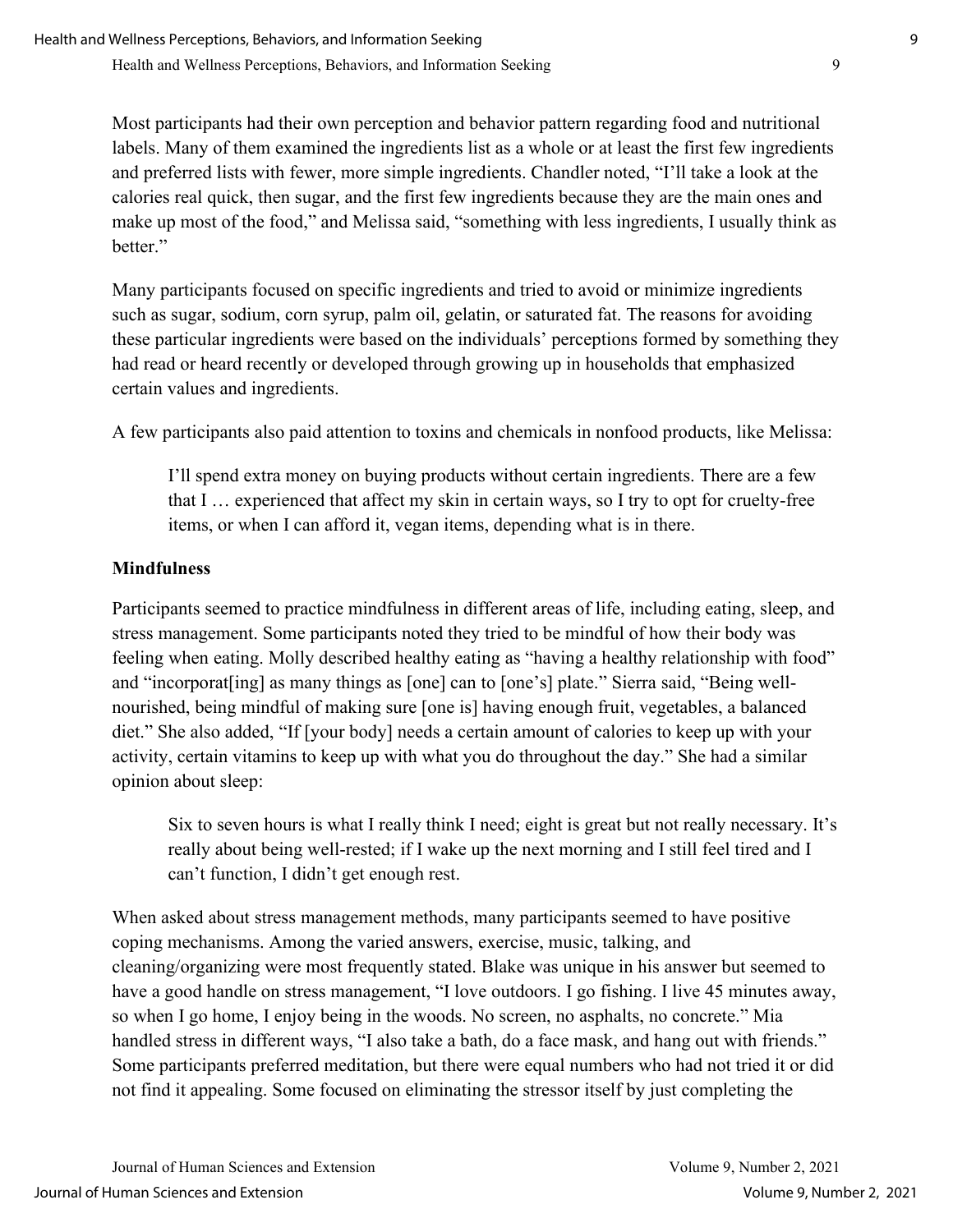stressful tasks or making to-do lists. Claiming he has little to no stress, Fred nonchalantly said, "if I have a test next week, I'll worry about it later." All but four of the focus group participants seemed to perceive mindfulness as something to which they aspired; however, their behaviors illustrated most of them continue to struggle with this. Some students also used relatively negative stress coping methods, such as eating, crying, screen time, and drinking alcohol. Two participants confessed their struggles with depression and anxiety, and three expressed their need to find more positive methods to deal with stress.

## **Irregularity Due to Busy Schedules**

All but four participants in this study identified themselves as at least moderately healthy eaters, but a quarter of the participants mentioned their diet is often compromised due to stress or busy schedules. For example, Elly stated, "I try to eat as healthy as possible, but when I have a bunch of exams one week, I kind of just eat whatever's available and whenever I have a chance." And Jisoo indicated having little time to eat due to his class schedule: "I don't think I'm a healthy eater because especially my schedule right now, on Tuesdays and Thursdays, I have five classes back-to-back, so it's a lot. I eat a lot before and after classes."

About half of the participants had sleep schedules characterized by irregularity and insufficiency. June was a good example of this:

If I don't have anything the next day, I'll probably sleep for the next 12 to 14 hours, and I'll still be tired. If I have something to do that night, I'll probably get two to three hours of sleep; I'll be fine the next morning but tired throughout the day. There's a constant irregularity in my sleep.

Many participants tried to supplement insufficient sleep with naps. For example, Jackie admitted, "but every afternoon, I take a nap for usually about one-and-a-half to two hours. Sometimes it would turn into four hours by accident, but usually two hours. But I feel rested." Others used "power naps" to make up for insufficient sleep. Bhoochie hypothesized, "I think power napping is necessary for restoring your sleep cycle and kind of gets you back into the zone so to speak, because it just provides a caffeine boost."

Others were too anxious to take naps because of their busy schedule. Elly expressed, "I get nervous when I'm idle for too long. Because I feel like there is something I need to be doing, and I don't know what it is." Two participants suffered from diagnosed sleep disorders, several knew they lacked sufficient sleep, and others noted they did not sleep much but "felt fine.*"* The information sources that some participants used to obtain sleep-related information were medical professionals, mobile apps, documentaries, and academic papers.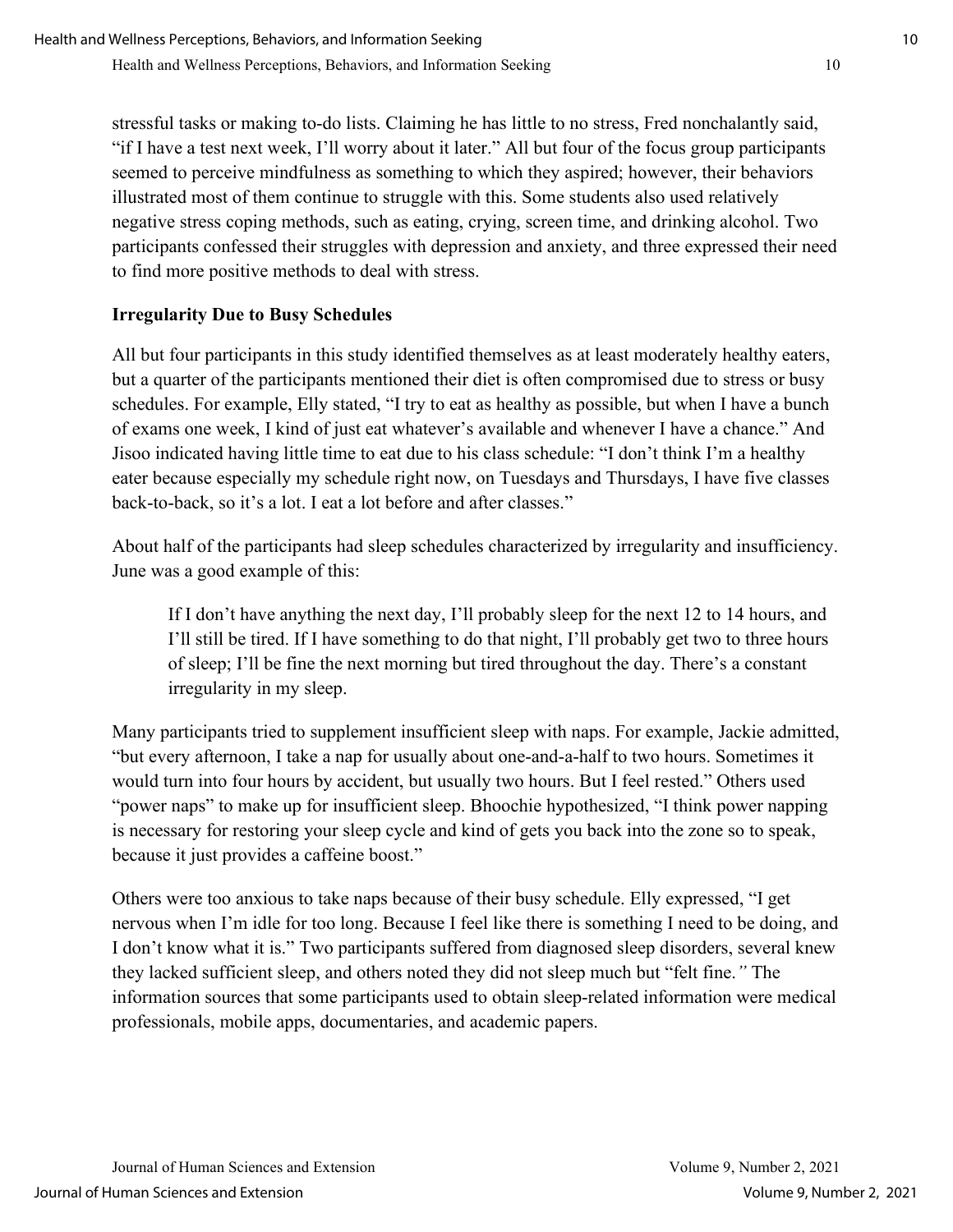#### **Skepticism**

Participants expressed skepticism about multivitamins and whether they are effective due to conflicting viewpoints and research results. Ben commented that "multivitamins are kind of like placebos," confirming that he has never regularly used them. A few participants even perceived certain vitamins as harmful, such as Taj stating, "the FDA doesn't even regulate supplements." Some participants asserted the importance of well-balanced meals over supplements by stating, "vitamins must come from food" and "it's better to just think of [dietary supplements] as complement[s] rather than supplement[s]."

Others were skeptical not to be swayed by different packaging methods as Hannah expressed aggravation with nutrition labeling, "I find it frustrating that the percentage values … are based on an assumed serving size. I often have to get out my calculator to do the comparisons." There was also skepticism about phrasing on the package's front since some products often include certain phrases "to make the price higher," as Peter suggested.

Most participants acknowledged that online resources related to health and wellness are subject to bias and inaccuracy and had skeptical perceptions about them. Rachel said, "nowadays, you have to look at who funded this. And there's so much involvement with the government and the foods and stuff … it's so hard as an average consumer to not fall for it." Taj also stated:

Generally speaking, I don't trust information coming from many sources. … I'm very mindful of who I actually listen to … when I read some articles, I feel like I can see through façades … when it's false information, exaggerated propaganda. … Nowadays, people just put whatever they want to on the internet. I think you're responsible for what type of information you take on and digest.

Related to the research question about how educated, healthy, young adults acquire healthrelated information, some participants in this group said they regularly used the internet for food blogs or YouTube for recipes. Others displayed more active information-seeking behaviors, such as reading academic papers and legitimate online sources, as described above. Some were passive and did not seek out any information. The more passive participants identified hard-tomiss pieces of information such as informational posters and napkin holders placed around university dining halls.

#### **Importance of Education**

Many participants seemed to have a good grasp on the legitimacy of health-related information sources. Their foundations of health-related knowledge have been rooted in their elementary education, affirmed through easily accessible sources such as informational posters or table tents in school dining halls, and often further developed through college courses in consumerism, health, or nutrition. Some were naturally introduced and exposed to different news reports and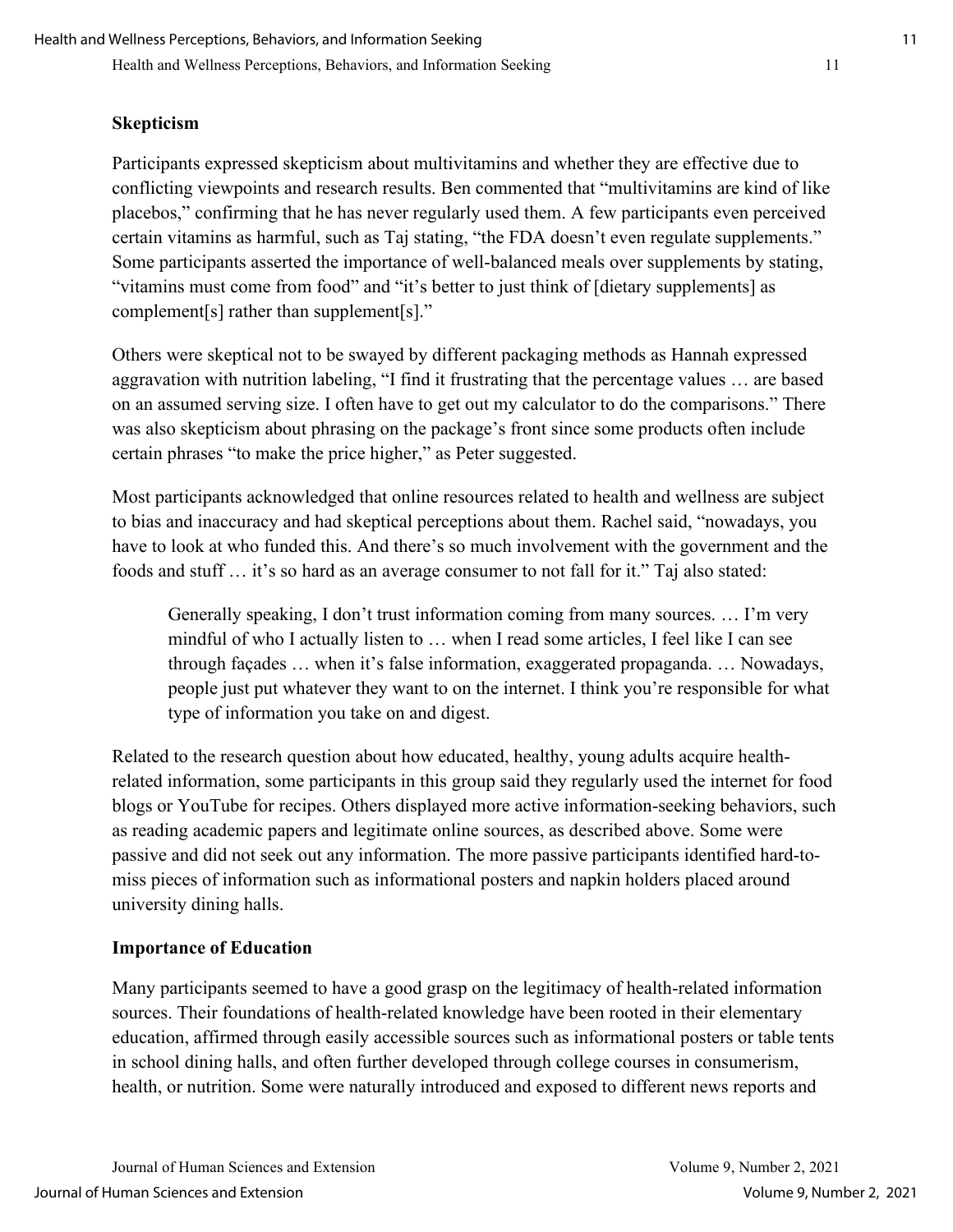current events due to their academic majors, such as agricultural economics, food science, or environmental economics, and had developed familiarity and critical viewpoints. Dane said, "my major is ag econ, so we have to break down a lot of news reports, and journalism techniques, [the] type of viewer. ... They just use buzzwords and skewed outlooks."

Several used well-informed search techniques, such as reading academic papers, to learn about health and wellness. For example, Siwa informed the group, "I go online, and I do try to see that it's from a credited physician, doctor, or researcher. I look at the source as well to see if it's credible or not." Sam said, "I would read .org, .gov websites and then science magazines because there are a lot of science magazines that post articles about different protein sources." Due to research she was currently doing, Melissa used a "combination of going into literature…doing my fair share of searching the information online because of the audience I have access to, just talking to people in particular fields of work." Some depended on the advice of friends and family or health professionals such as physicians and registered dieticians and incorporated this advice into their behaviors.

#### **Discussion**

So, how do educated, healthy, young adults acquire health-related information? In this study, the educated, healthy, young adults were fairly sophisticated consumers related to their information seeking for health and wellness resources. They were mostly educated or well-informed about general dietary and physical health, legitimacy of scientific versus non-scientific online resources, and current health-related news, including different products, ingredients, and media trends. The participants in this study had high health literacy (Longo et al., 2010) and were likely "empowered" consumers as defined by Korp (2005). The findings in this research counter previous research findings that consumers prioritize accessibility and understandability of information over accuracy or validity (Longo et al., 2010), but probably because this was an educated audience. For instance, it was observed that students were cautious with the use of eHealth portals. As may be a sign of the times we are currently living in and now inherent in this generation, many participants had skepticism and distrust of information, often regardless of the source. However, considering the sample consisted of college students, examining the general public's skepticism level would be necessary for policymakers to develop efficient educational resources on the legitimacy of health-related information.

What are the perceptions of health and wellness, and in what health and wellness behaviors do educated, healthy, young adults engage? Exceeding the researchers' expectations, the majority of participants were mature and well informed about their health perceptions, attitudes, and behaviors. Most of these students perceived themselves as having achieved balance and moderation in their health- and wellness-related actions, especially regarding exercise and diet. These young adults also listened to their bodies and paid attention to what their bodies needed. Through behaviors such as "having a healthy relationship with food" and being "mindful" about their overall wellness, these young adults were treating their bodies as a synergistic, integrative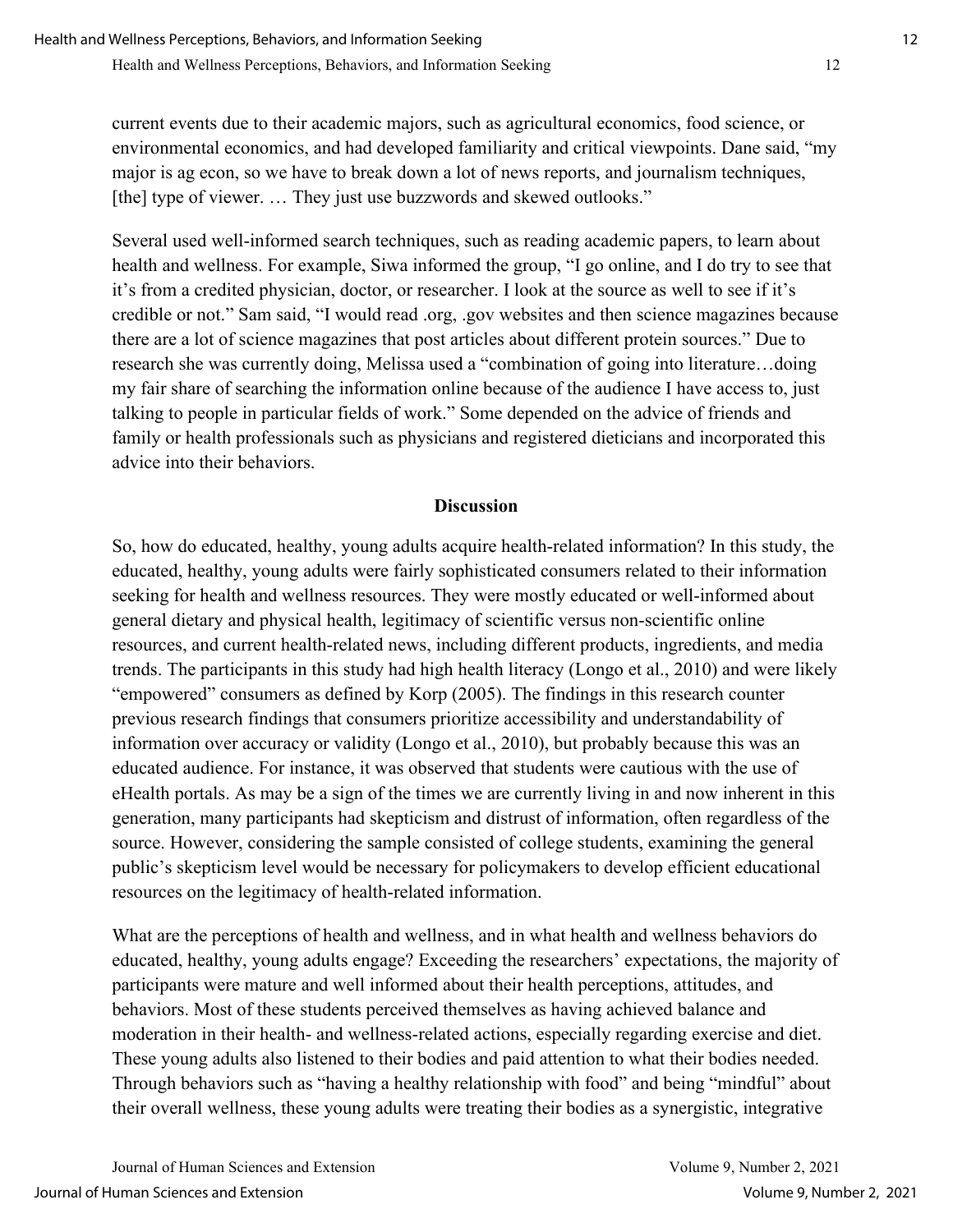system influenced by the environment around them, thus supporting the human eco-system theory (Nickols, 2003). Their highly rated self-rated health and their actual health seemed to agree overall. However, the gap between the "information rich" and "information poor" students (Korp, 2005) was occasionally observed as some students did not actively seek health-related information from legitimate sources.

The theme of "balance and moderation" came up repeatedly in the conversations about health and wellness. These educated, healthy, young focus group participants displayed balanced, moderate perceptions toward diet, exercise, sleep, stress management, and social life. Their behaviors in these health and wellness areas also demonstrated moderation and balance.

Most of these students seemed to have a perception of what was healthy versus unhealthy but were not extreme in their behaviors toward these foods or ingredients. A theme emerged of prioritizing adding more "healthy" items to their daily routines and minimizing, but not necessarily completely avoiding, some of the less healthy items. This theme was labeled "emphasizing healthy while reducing unhealthy."

Students in this study used healthy more than unhealthy stress management techniques, but this was also an area where even the healthiest in the group admitted they could use improvement. There was a misunderstanding of meditation in that those opposed to it thought they were just no good at sitting still. It was difficult to gauge the students' overall mental health status, as its stigmatization in certain racial groups and the increase in students seeking professional help observed in previous studies were not apparent from the focus group.

College students typically find themselves under much stress. The American College Health Association (ACHA, 2019) reported that 75.9% of college students reported moderate to high stress levels in the last 12 months. Participants in this research also expressed stress but knew of positive ways to deal with it. Regardless of whether they were appropriately dealing with stress, these students seemed to be mindful of what they could or should be doing to cope.

Questions regarding sleep and stress management showed varied results. While some participants took active measures to make sure they were acquiring what is considered an adequate amount of sleep each night, others had irregular or insufficient sleep patterns due to busy college life or sleeping disorders. A few admitted to regularly getting only two to four hours of sleep per night. Naps ranged from some who took two- to three-hour naps to those who took 10 to 20 minute "power naps" to "restore [their] sleep cycle" and recover from the accumulated sleep debt. A few were anxious in their nap-taking because they valued constant productivity over getting more rest. Although they did not get enough sleep, a few participants reported the physical capacity to function well throughout their day and even achieving more by making good use of the extra time in hand. The poor sleeping patterns of college students demonstrated by previous research (with 61.9% indicating their total sleep quality as "poor" by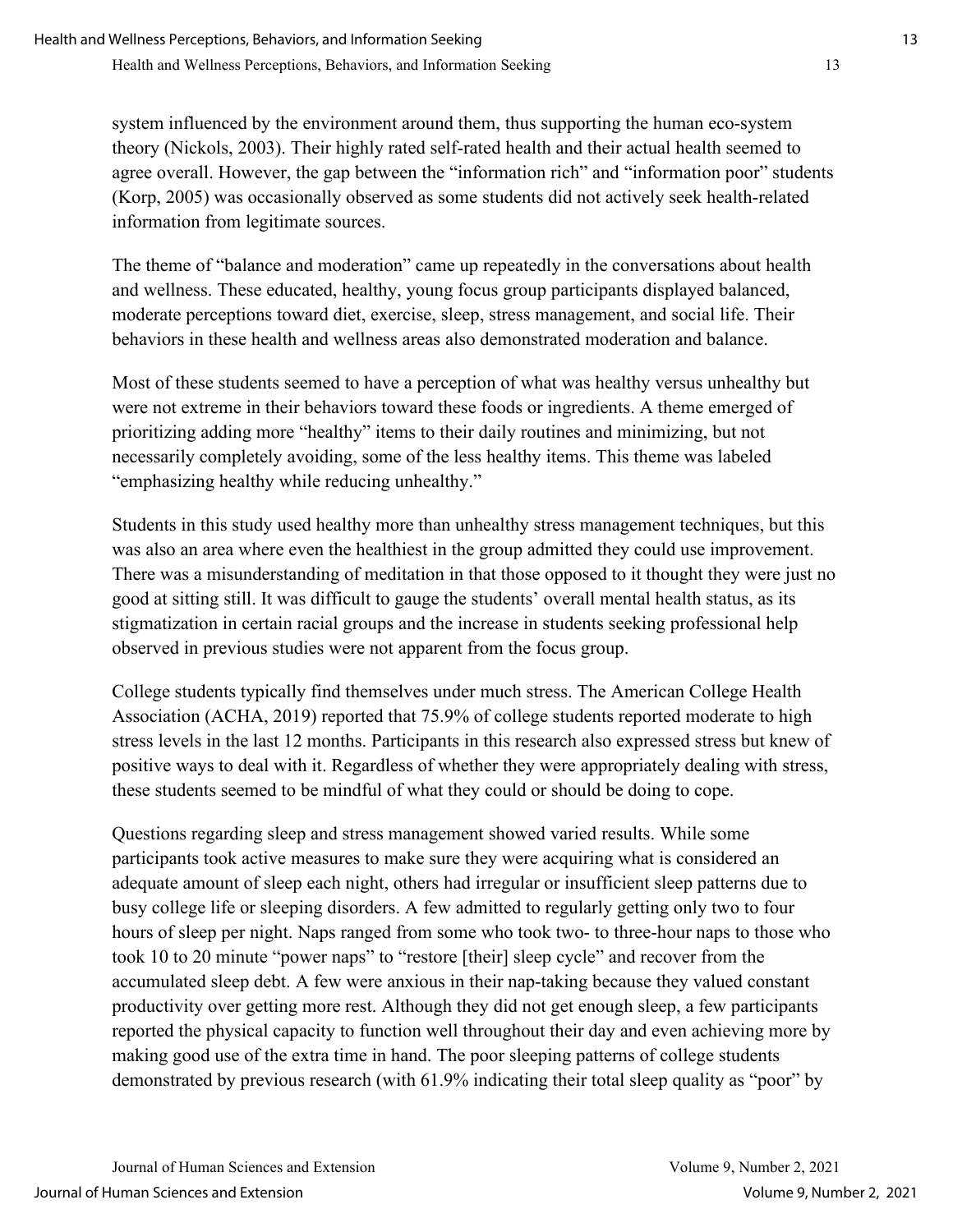Becker et al., 2018) also shows consistency with our results, suggesting that sleep was the health area the participants knew the least about and struggled with the most.

Compared to the majority of the focus group participants' generally healthy responses to other questions, the responses related to healthy or enough sleep were much less consistent. This inconsistency might be attributed to the sample's common characteristic of being college students. The theme of "irregularly due to busy schedules" emerged from the responses.

A theme of skepticism emerged from the research question about how educated, healthy, young adults acquire health-related information and their perceptions of health and wellness. Several engaged in active information seeking from legitimate sources due to this skepticism. These young adults seemed aware that misinformation around health and wellness claims was pervasive and behaved to protect themselves from potential harm.

Due to the complexity and sometimes inaccuracy of health and wellness information available to consumers, it was expected that even these educated, healthy, young adults would be confused about information available to them in these areas and that they would be engaging in unbalanced or perhaps extreme health-related behaviors. However, the individuals in these focus groups, for the most part, were well informed about health and wellness and balanced in their approach to diet and exercise. Sleep and stress management are the two areas where this audience needs more education and guidance.

Similar responses informed a theme about the importance of education. These responses also further answer the research question about how these young adults acquire health-related information. Each student's major and the courses they had taken may have influenced their answers. The focus group participants included two nutritional sciences, two environmental sciences, one food science, one dietetics, and one advertising major. Students in these majors would most likely have a general interest in the relevant topics and have been exposed to the academic literature. It is also possible the more senior-level college students are at an advantage as consumers since they may have learned how to do research and where to search for relevant information in their classes. A recent study found that faculty consistently ranked juniors and seniors higher than freshmen and sophomores in their information skills such as search strategy, finding resources, differentiating source types, evaluating sources, and citing sources (Huddleston et al., 2019).

This research provides a first step into understanding how young adults determine valid health information and apply it to their lives. In the current climate of misinformation, lack of trust of authoritative sources, and a major public health crisis (e.g., the COVID-19 pandemic), this topic is of great importance.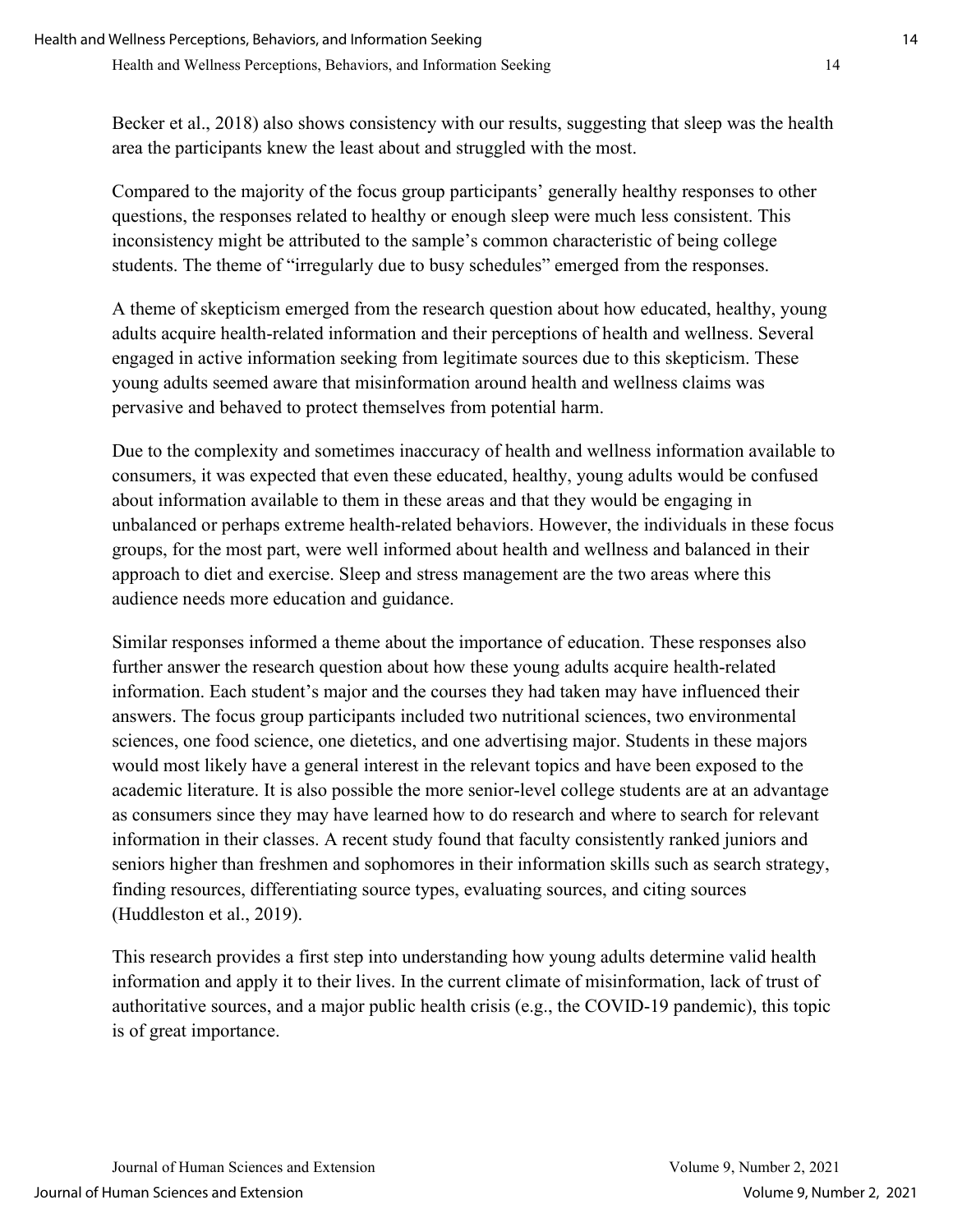Health and Wellness Perceptions, Behaviors, and Information Seeking 15

#### **Limitations**

Due to the nature of focus group interviews, some limitations include possible lack of depth or fidelity of the responses, especially on sensitive topics such as mental health. A reporting bias may have occurred because participants filled out two surveys on different platforms and were surrounded by other supposedly healthy individuals during the discussions. Some questions were asked inconsistently among different groups because of the direction of the discussions. Because of the order in which the questions were asked, some participants interpreted certain questions differently than the researchers' intentions. Not all pillars of wellness were clearly observed due to the generalized questions. Also, the five groups varied in size and were slightly different from the university population's demographic makeup as a whole. The agriculture/environmental sciences college was overrepresented in the sample and may have skewed the data. These students' intrinsic interests in the wide-ranging wellness topics seemed to have encouraged their participation in this study. It is also worth noting that because the participants were purposely pre-screened as "healthy" overall, there was no reference point for comparison, such as less healthy or older participants.

#### **Implications for Research and Practice**

Future research should be conducted using a larger, more representative sample allowing researchers to stratify respondents by self-reported health status to understand better any differences in health perceptions, behaviors, and information seeking between healthy and unhealthy adults of different ages. This larger, more representative sample should also more specifically address the link between information sources and health perceptions and behavior.

Because irregular sleep patterns were revealed as an issue for many of the otherwise healthy young adults, this should be further investigated. Having a busy schedule was a commonly identified hindrance to a healthy sleep schedule. Thus, colleges and education policymakers should increase awareness of the problem and investigate strategies for lightening the academic or financial burden to encourage healthy sleeping. FCS educators in high school and college, as well as 4-H educators and Extension professionals, can teach good sleep hygiene by using resources such as the "Sleep: As Important as Diet and Exercise for all Ages" Extension publication (Elmore-Staton, 2017). Healthy sleep habits such as: going to bed and getting up at the same time each night; keeping one's bedroom cool, quiet, and dark; removing electronics from the bedroom; refraining from caffeine, alcohol, or large meals before bedtime; and being physically active during the day (Centers for Disease Control and Prevention [CDC], 2016) can be advocated.

Stress management was also an issue for many of the young adults in this study. Colleges and universities nationwide are starting to focus on mental health services for students and should continue to do so. This is especially pertinent given the increased anxiety and depression reported by young adults due to the COVID-19 pandemic (NCHS, 2020).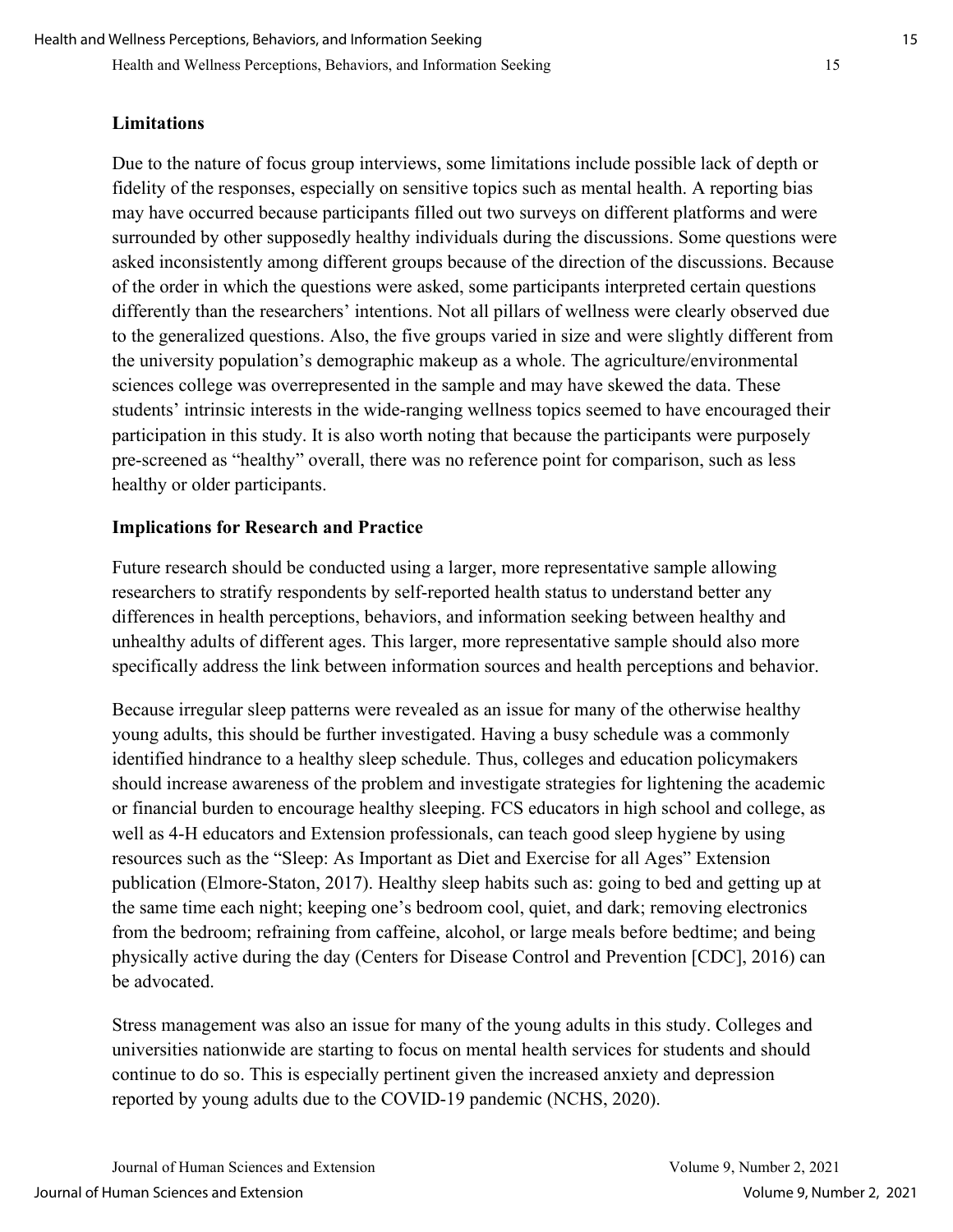All components of well-being should be taken into account in FCS and Extension educational programming. However, sleep and stress management techniques may be two areas for researchers and educators to focus on moving forward. Additionally, education about legitimate sources of information available would help consumers in all age groups, as there is confusion about best practices in all areas related to health and wellness, even among the most educated and healthy subgroups.

#### **References**

- Ahlborg, M., Svedberg, P., Nyholm, M., Morgan, A., & Nygren, J. M. (2017). Socioeconomic inequalities in health among Swedish adolescents - adding the subjective perspective. *BMC Public Health*, *17*(1)*,* Article 838.<https://doi.org/10.1186/s12889-017-4863-x>
- American College Health Association. (2019). *American College Health Association-National college health assessment III: Reference group executive summary Fall 2019*. [https://www.acha.org/documents/ncha/NCHA-](https://www.acha.org/documents/ncha/NCHA-III_Fall_2019_Reference_Group_Executive_Summary.pdf)III Fall 2019 Reference Group Executive Summary.pdf
- Becker, S. P., Jarrett, M. A., Luebbe, A. M., Garner, A. A., Burns, G. L., & Kofler, M. J. (2018). Sleep in a large, multi-university sample of college students: Sleep problem prevalence, sex differences, and mental health correlates. *Sleep Health, 4*(2), 174–181. <https://doi.org/10.1016/j.sleh.2018.01.001>
- Birch, D. A., Priest, H. M., & Mitchell, Q. P. (2015). Advocacy for quality school health education: The role of public health educators as professionals and community members. *Health Educator*, *47*(1), 38–44.<https://eric.ed.gov/?id=EJ1153606>
- Brooks, J. E., & Moore, D. D. (2016). The impact of childhood experiences on perceptions of health and wellness in African American young adults. *Journal of African American Studies*, *20*(2), 183–201.<https://doi.org/10.1007/s12111-016-9327-3>
- Bubolz, M. M., & Sontag, M. S. (1993). Human ecology theory. In P. G. Boss, W. J. Doherty, R. LaRossa, W. R. Schumm, & S. K. Steinmetz (Eds.), *Sourcebook of family theories and methods: A contextual approach* (pp. 419–450). Plenum Press. [https://doi.org/10.1007/978-0-387-85764-0\\_17](https://doi.org/10.1007/978-0-387-85764-0_17)
- Centers for Disease Control. (2016, July 15). *Tips for better sleep*. [https://www.cdc.gov/sleep/about\\_sleep/sleep\\_hygiene.html](https://www.cdc.gov/sleep/about_sleep/sleep_hygiene.html)
- Chapman, L. S., Rowe, D., & Witte, K. (2010). eHealth portals: Who uses them and why? *American Journal of Health Promotion*, *24*(5), 1–7. <https://doi.org/10.4278%2Fajhp.24.5.tahp>
- Cline, R. J. W., & Haynes, K. M. (2001). Consumer health information seeking on the internet: The state of the art. *Health Education Research, 16*(6), 671–692. <https://doi.org/10.1093/her/16.6.671>
- Costa-Sánchez, C., & Míguez-González, M.-I. (2018). Use of social media for health education and corporate communication of hospitals [English PDF]. *El Profesional de La Información*, *27*(5), 1145–1154.<https://doi.org/10.3145/epi.2018.sep.18>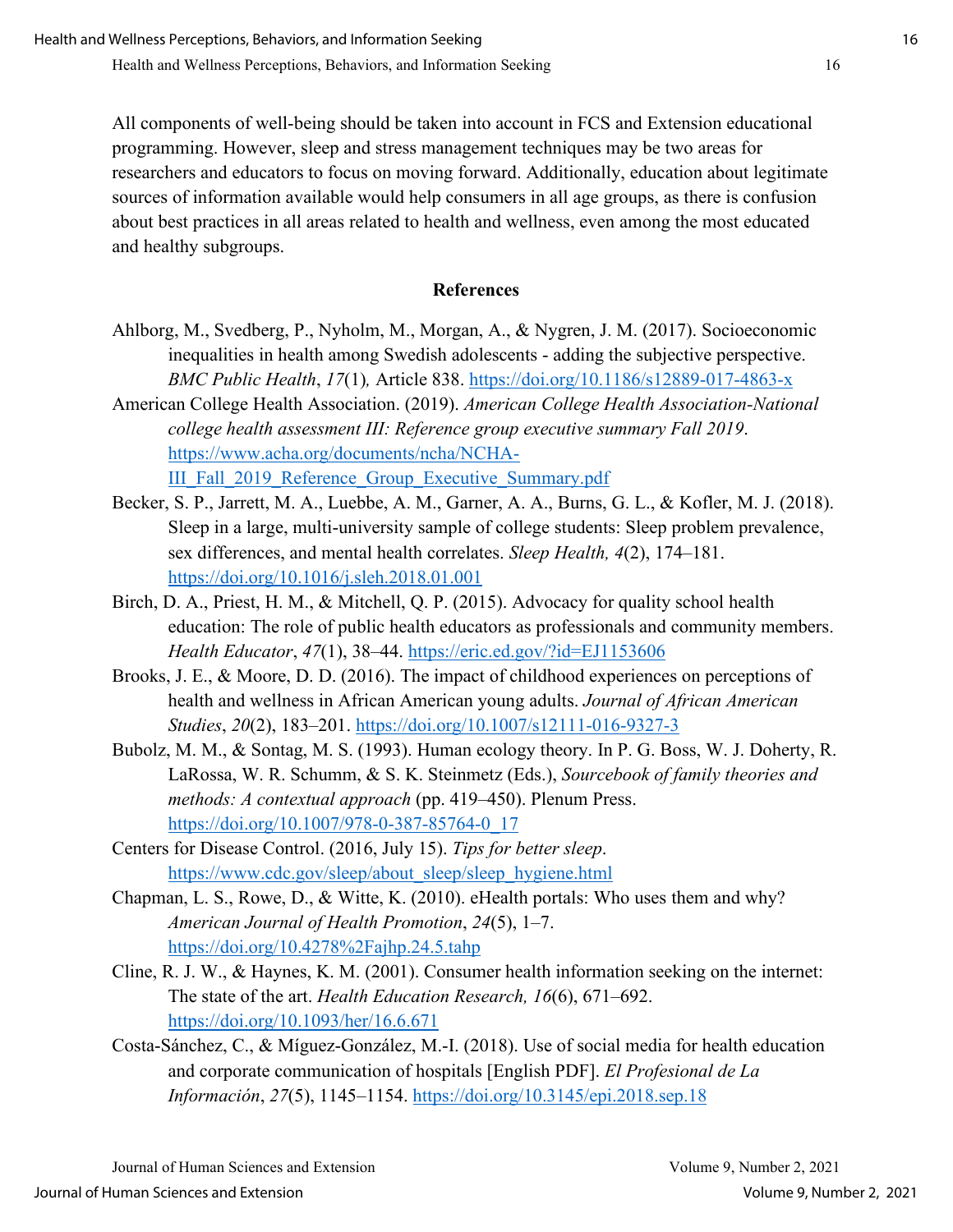- DeVaney, S. A., Spangler, A., Lee, Y.-A., & Delgadillo, L. (2018). Tips from the experts on conducting and reviewing qualitative research. *Family and Consumer Sciences Research Journal, 46*(4), 396–405.<https://doi.org/10.1111/fcsr.12264>
- Diviana, N., van den Putte, B., Meppelink, C. S., & van Weert, J. C. M. (2016). Exploring the role of health literacy in the evaluation of online health information: Insights from a mixed-methods study. *Patient Education and Counseling, 99*(6), 1017–1025. <https://doi.org/10.1016/j.pec.2016.01.007>
- Elmore-Staton, L. D. (2017). *Sleep: As important as diet and exercise* [Publication 3008]. Mississippi State University Extension Service. <https://extension.msstate.edu/sites/default/files/publications/publications/p3008.pdf>
- Huddleston, B. S., Bond, J. D., Chenoweth, L. L., & Hull, T. L. (2019). Faculty perspectives on undergraduate research skills: Nine core skills for research success. *Reference & User Services Association Quarterly, 59*(2), 118–130.<https://doi.org/10.5860/rusq.59.2.7277>
- Idler, E., & Benyamini, Y. (1997). Self-rated health and mortality: A review of twenty-seven community studies. *Journal of Health and Social Behavior, 38*(1), 21–37. <http://www.jstor.org/stable/2955359>
- Inuzuka, S., Jardim, P. V., Abrahams-Gessel, S., Souza, L. G., Rezende, A. C., Perillo, N. B., Souza, S. G., Luciana Araújo, Y. C., Oliveira, R. O., Barroso, W. S., Sousa, A. C., Lima Sousa, A. N., & Jardim, T. V. (2018). Self-rated health status and illiteracy as death predictors in a Brazilian cohort. *PLOS ONE*, *13*(7), Article e020050. <https://doi.org/10.1371/journal.pone.0200501>
- Klawitter, E., & Hargittai, E. (2018). Shortcuts to well being? Evaluating the credibility of online health information through multiple complementary heuristics. *Journal of Broadcasting & Electronic Media*, *62*(2), 251–268.<https://doi.org/10.1080/08838151.2018.1451863>
- Korp, P. (2005). Health on the internet: Implications for health promotion, *Health Education Research, 21*(1), 78–86.<https://doi.org/10.1093/her/cyh043>
- Kruisselbrink Flatt, A. (2013). A suffering generation: Six factors contributing to the mental health crisis in North American higher education. *College Quarterly, 16*(1). <https://eric.ed.gov/?id=EJ1016492>
- Lee, Y.-A. (2014). Insight for writing a qualitative research paper. *Family and Consumer Sciences Research Journal, 43*(1), 94–97.<https://doi.org/10.1111/fcsr.12084>
- Levin, K., & Currie, C. (2014). Reliability and validity of an adapted version of the Cantril Ladder for use with adolescent samples. *Social Indicators Research, 119*(2), 1047–1063. <http://www.jstor.org/stable/24721468>
- Longo, D. R., Schubert, S. L., Wright, B. A., Lemaster, J., Williams, C. D., & Clore, J. N. (2010). Health information seeking, receipt, and use in diabetes self-management. *Annals of Family Medicine*, *8*(4), 334–340.<https://doi.org/10.1370/afm.1115>
- McKenzie, P. J. (2003). A model of information practices in accounts of everyday‐life information seeking. *Journal of Documentation*, *59*(1), 19–40. <https://doi.org/10.1108/00220410310457993>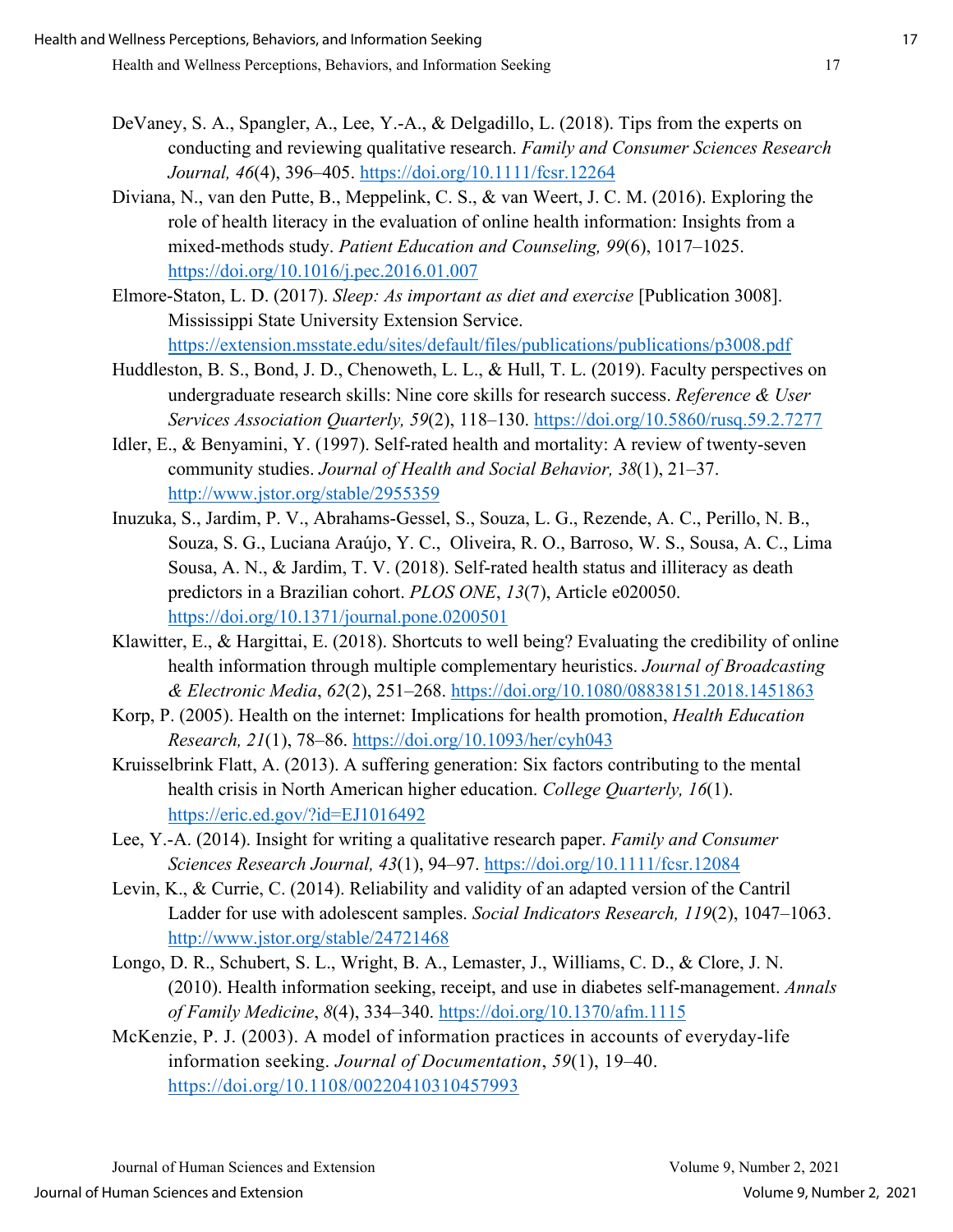- Na, S., Ryder, A. G., & Kirmayer, L. J. (2016). Toward a culturally responsive model of mental health literacy: Facilitating help-seeking among East Asian immigrants to North America. *American Journal of Community Psychology, 58*(1-2), 211–225. <https://doi.org/10.1002/ajcp.12085>
- National Center for Health Statistics. (2018). *Summary health statistics: National health interview survey, 2018*.
	- [https://ftp.cdc.gov/pub/Health\\_Statistics/NCHS/NHIS/SHS/2018\\_SHS\\_Table\\_A-11.pdf](https://ftp.cdc.gov/pub/Health_Statistics/NCHS/NHIS/SHS/2018_SHS_Table_A-11.pdf)
- National Center for Health Statistics. (2020, November 4). *Mental health: Household pulse survey*.<https://www.cdc.gov/nchs/covid19/pulse/mental-health.htm>
- National Institute of Mental Health. (2020, November). *Mental health*. <https://www.nimh.nih.gov/health/statistics/mental-illness.shtml>
- Nickols, S. Y. (2001). Family and consumer sciences: United States. In N. J. Smelser & P. B. Baltes (Eds.), *International encyclopedia of the social and behavioral sciences, 1* (pp. 5279–5386). Elsevier Science, Ltd.<https://doi.org/10.1016/B0-08-043076-7/00367-3>
- Nickols, S. Y. (2003). Human eco-system theory: A tool for working with families. *Journal of Family and Consumer Sciences, 95*(2), 15–18. [https://www.questia.com/library/journal/1P3-330547701/human-eco-system-theory-a](https://www.questia.com/library/journal/1P3-330547701/human-eco-system-theory-a-tool-for-working-with-families)[tool-for-working-with-families](https://www.questia.com/library/journal/1P3-330547701/human-eco-system-theory-a-tool-for-working-with-families)
- Nickols, S. Y., Ralston, P. A., Anderson, C., Browne, L., Schroeder, G, Thomas, S. & Wild, P. (2009). The family and consumer sciences body of knowledge and the cultural kaleidoscope: Research opportunities and challenges. *Family and Consumer Sciences Research Journal, 37*(3), 266–283.<https://doi.org/10.1177/1077727X08329561>
- Raghupathi, W. & Raghupathi, V. (2018). An empirical study of chronic diseases in the United States: A visual analytics approach to public health. *International Journal of Environmental Research and Public Health, 15*(3), 431. <https://doi.org/10.3390/ijerph15030431>
- Substance Abuse and Mental Health Services Administration. (n.d.). *Creating a healthier life: A step-by-step guide to wellness*. [https://store.samhsa.gov/sites/default/files/d7/priv/sma16-](https://store.samhsa.gov/sites/default/files/d7/priv/sma16-4958.pdf) [4958.pdf](https://store.samhsa.gov/sites/default/files/d7/priv/sma16-4958.pdf)
- Taylor, M. (2018). *Unmedicated: The four pillars of natural wellness*. Atria Books/Beyond Words.
- Williamson, E. J., Walker, A. J., Krishnan, B., Bacon, S., Bates, C., Morton, C. E., Curtis, H. J, Mehrkar, A., Evans, D., Inglesby, P., Cockburn, J., McDonald, H. I., MacKenna, B., Tomlinson, L., Douglas, I. J., Rentsch, C. T., Mathur, R., Wong, A. Y. S., Grieve, R.,… Goldacre, B. (2020). Factors associated with COVID-19-related death using OpenSAFELY. *Nature,* 430–436.<https://doi.org/10.1038/s41586-020-2521-4>
- Ybarra, M., & Suman, M. (2008). Reasons, assessments and actions taken: Sex and age differences in uses of internet health information, *Health Education Research, 23*(3), 512–521.<https://doi.org/10.1093/her/cyl062>